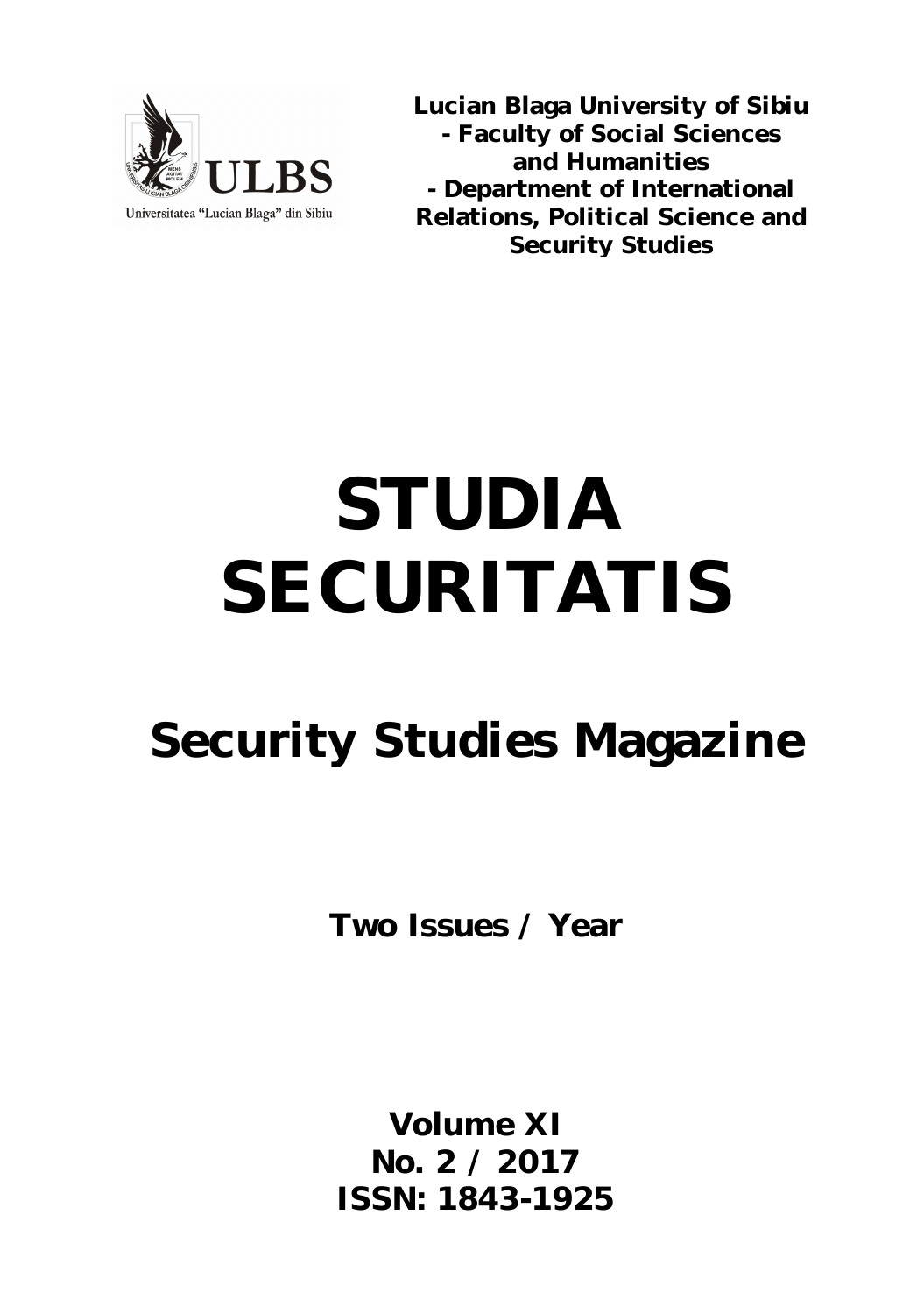**INTERNATIONAL AFFILIATION:**

**CEEOL: <http://www.ceeol.com/>**

**EBSCO: <http://www.ebscohost.com/>**

**ERIHPLUS: <https://dbh.nsd.uib.no/publiseringskanaler/er> ihplus/**

> **INDEX COPERNICUS: <http://www.indexcopernicus.com/>**

**ULRICH'S PERIODICAL DIRECTORY: <http://ulrichsweb.serialssolutions.com/>**

**INFOBASE INDEX: <http://www.infobaseindex.com/>** 

> **SOCIONET.RU: <http://socionet.ru/>**

**RESEARCHBIB: <http://www.researchbib.com/>**

> **MIAR: <http://miar.ub.edu>**

**GLOBAL IMPACT & QUALITY FACTOR: <http://globalimpactfactor.com/>**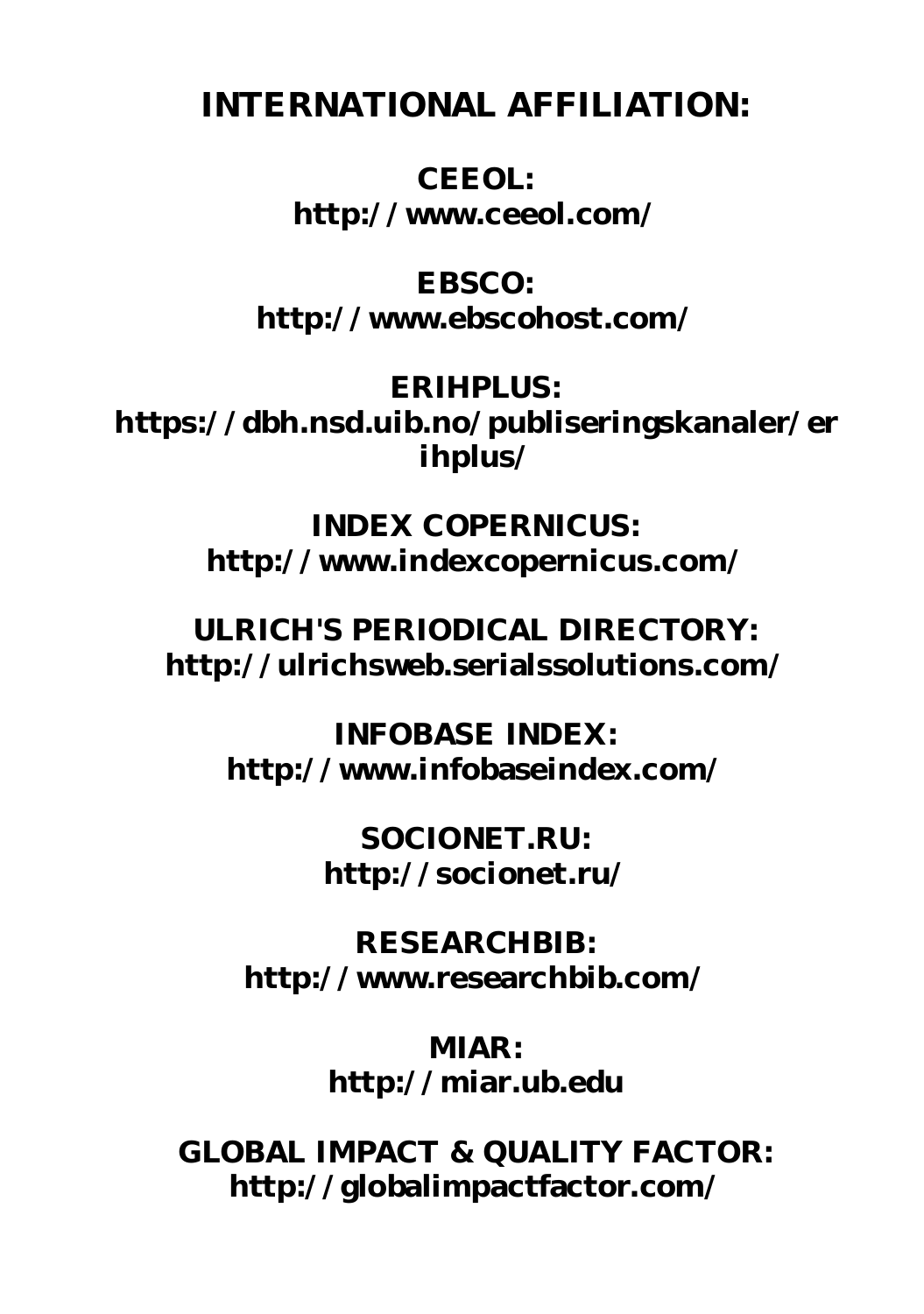# **BOARD**

## **EDITORIAL BOARD:**

#### **CHIEF-EDITOR:** Eugen Străuţiu

**CO-EDITORS:** Cristian Troncotă, Gabriel Şerban, Nicoleta Munteanu, Marius Şpechea, Vlad Vasiu, Emilia Tomescu, Iuliana Neagoş

**Editorial Secretary**: Graţian Lupu

## **SCIENTIFIC BOARD:**

#### **Corvin Lupu (Founder "Studia Securitatis")**

Marc Chesnel (Académie des Belles-Lettres Sciences et Arts de la Rochelle)

Siegmar Schmidt (Universität Koblenz-Landau)

Liubiša Despotović (Institute for Political Studies, Belgrade) Gheorghe Bichicean (Romanian-German University of Sibiu) Alexandr Dughin (Lomonosov University of Moscow)

Valeriu Moşneaga (State University of Moldova, Chişinău) Antonio Nadal (University of Malaga)

Dan Dungaciu (Institute of Political Science and International Relations, Romanian Academy, Bucharest)

Tomasz Bąk (University of Information, Technology and Management of Rzesźow)

Teodor Frunzeti (Academy of Romanian Scientist, Bucharest) Stelian Scăunaş (Lucian Blaga University of Sibiu)

Anzhela Ignatyuk (Taras Shevcenko University, Kiyv)

Mihai Marcel Neag (Nicolae Bălcescu Land Forces Academy of Sibiu)

Forrest Nabors (University of Alaska, Anchorage)

Vitaly Gamurari (Free International University of Moldova, Chisinau)

Vakhtang Maisaia (Sukhishvili University, Tbilisi) Cristian Barna (Mihai Viteazul National Academy of Intelligence, Bucharest)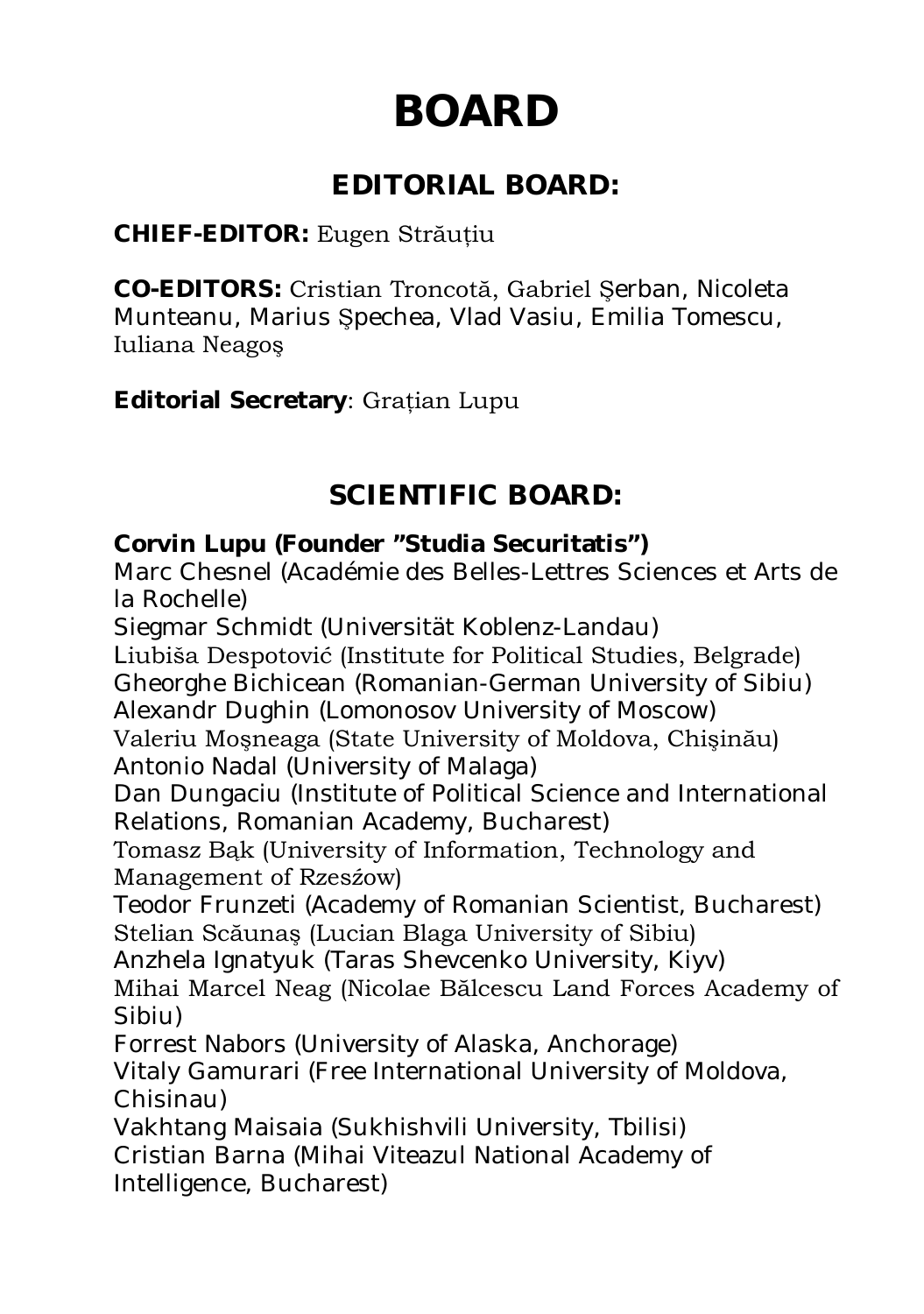Aurelian Lavric (Alexandru cel Bun Military Academy of Chisinau) Mojtaba Zarvani (State University of Tehran)

# **SCIENTIFIC REVIEWERS**:

Victor Moraru (Academy of Sciences, Chisinau) Lucian Cioca (Lucian Blaga University of Sibiu) Andrey Devyatkov (Lomonosov University of Moscow) Teodor Bodoașcă (Dimitrie Cantemir University of Târgu Mureș) Ganna Kharlamova (Taras Sevecenko University of Kyiv) Mircea Cosma (Alma Mater University of Sibiu) Leonid Litra (Institute of World Policy, Kyiv) Diana Bencheci (State University of Moldova, Chisinau) Gligor Ciortea (Lucian Blaga University of Sibiu) Victor Saca (State University of Moldova, Chisinau) Vasile Cărutașu (Nicolae Bălcescu Land Forces Academy of Sibiu) Natalia Albu (Institute of Law and Political Research – Academy of Sciences of Moldova) Vladimir Yastrebceak (Taras Sevcenko University of Tiraspol) Paul Brusanowski (Lucian Blaga University of Sibiu) Dragan Trailović (Institute for Political Studies, Belgrade)

Natalia Putină (State University of Moldova, Chisinau) Silvia Florea - Book Reviewer (Lucian Blaga University of Sibiu)

#### **Copyright © 2017-2020, Lucian Blaga University of Sibiu Department of International Relations, Political Science and Security Studies**

550324 Sibiu, Calea Dumbrăvii 34 Tel. / Fax: +40-0269-422169 Web:<http://reviste.ulbsibiu.ro/studiasecuritatis>*/* E-mail: [magazine.studiasecuritatis@ulbsibiu.ro](mailto:magazine.studiasecuritatis@ulbsibiu.ro)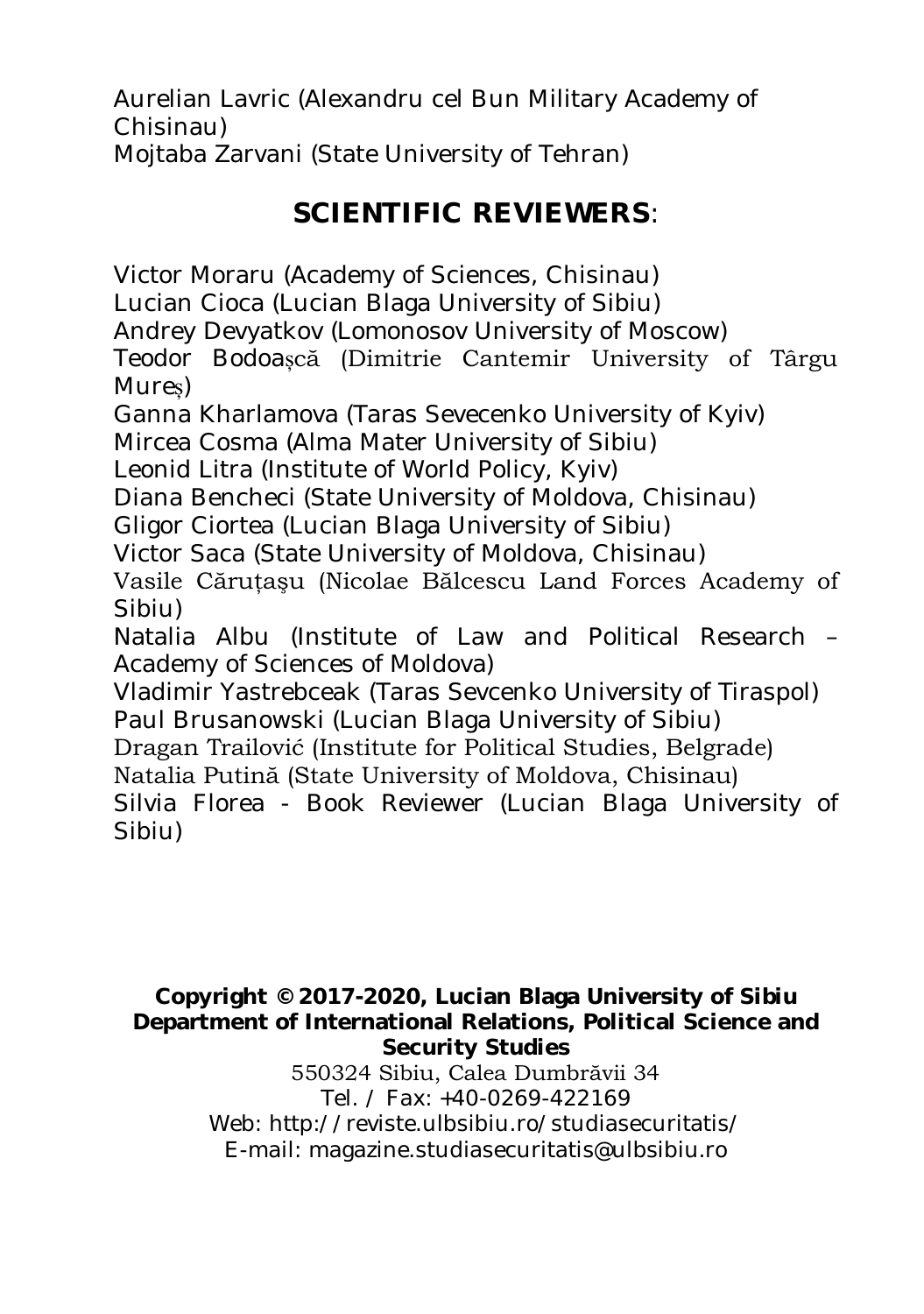# **CONTENTS**

#### *INTERNATIONAL SECURITY*

| Iulian DINULESCU, IS SOCIETY INFLUENCED BY RELIGIOUS      |   |
|-----------------------------------------------------------|---|
|                                                           | 7 |
| Andrei Claudiu DIPŞE, THE IMPORTANCE AND IMPACT OF        |   |
| THE ISLAMIC RESISTENCE MOVEMENT ON MIDDLE EAST            |   |
|                                                           |   |
| Emanuel Sebastian GEORGESCU, ILLEGAL MIGRATION            |   |
| PHENOMENON - A HARD TEST FOR EUROPEAN SECURITY 31         |   |
| Aleksandr GREBENYUK, Olga VOROBIEVA, Ivan                 |   |
| <b>ALESHKOVSKI</b> , METHODOLOGICAL APPROACHES TO         |   |
| ESTIMATING IMPACT OF LABOR MIGRATION ON NATIONAL          |   |
|                                                           |   |
| Răzvan MUNTEANU, THE PALESTINE ROLE IN SAUDI ARABIA-      |   |
|                                                           |   |
| Silviu NATE, CHINA'S GRAND STRATEGIC ROLE IN A            |   |
|                                                           |   |
| Irina Ionela POP, CHINA'S FOREIGN POLICY UNDER            |   |
| XI JINPING'S ADMINISTRATION: FROM PEACEFUL RISE           |   |
|                                                           |   |
| <b>Vitalie SÎLI,</b> TERRORISM: ASPECTS OF RECIDIVISM AND |   |
|                                                           |   |
| Mircea STAN, STRATEGIC FORESIGHT IN INTELLIGENCE 100      |   |
|                                                           |   |

#### *TRANSNISTRIAN CONFLICT*

| Andrey DEVYATKOV, BASIC CHARACTERISTICS OF SOCIO-            |  |
|--------------------------------------------------------------|--|
| ECONOMIC MODELS ON TWO BANKS OF THE DNIESTER 110             |  |
| <b>Vitalie GAMURARI, TRANSITIONAL JUSTICE IN THE CONTEXT</b> |  |
| OF THE REGULATION OF THE TRANSNISTRIAN CONFLICT -            |  |
| BETWEEN THE POLITICAL WILL AND THE JURIDICAL                 |  |
|                                                              |  |
| Nicoleta Annemarie MUNTEANU, CONSIDERATIONS ON               |  |
|                                                              |  |
| Marius SPECHEA, THE SECTORAL WORKING GROUPS -                |  |
| <b>INNOVATION AND EFFICIENCY IN TRANSNISTRIAN</b>            |  |
|                                                              |  |
| Nicoleta Annemarie MUNTEANU, THE TRANSNISTRIAN               |  |
| CONFLICT FILES - A RESEARCH VOLUME UNDER THE                 |  |
| LABORATORY FOR TRANSNISTRIAN CONFLICT ANALYSIS,              |  |
| SIGNED BY PROFESSOR EUGEN STRÄUȚIU  156                      |  |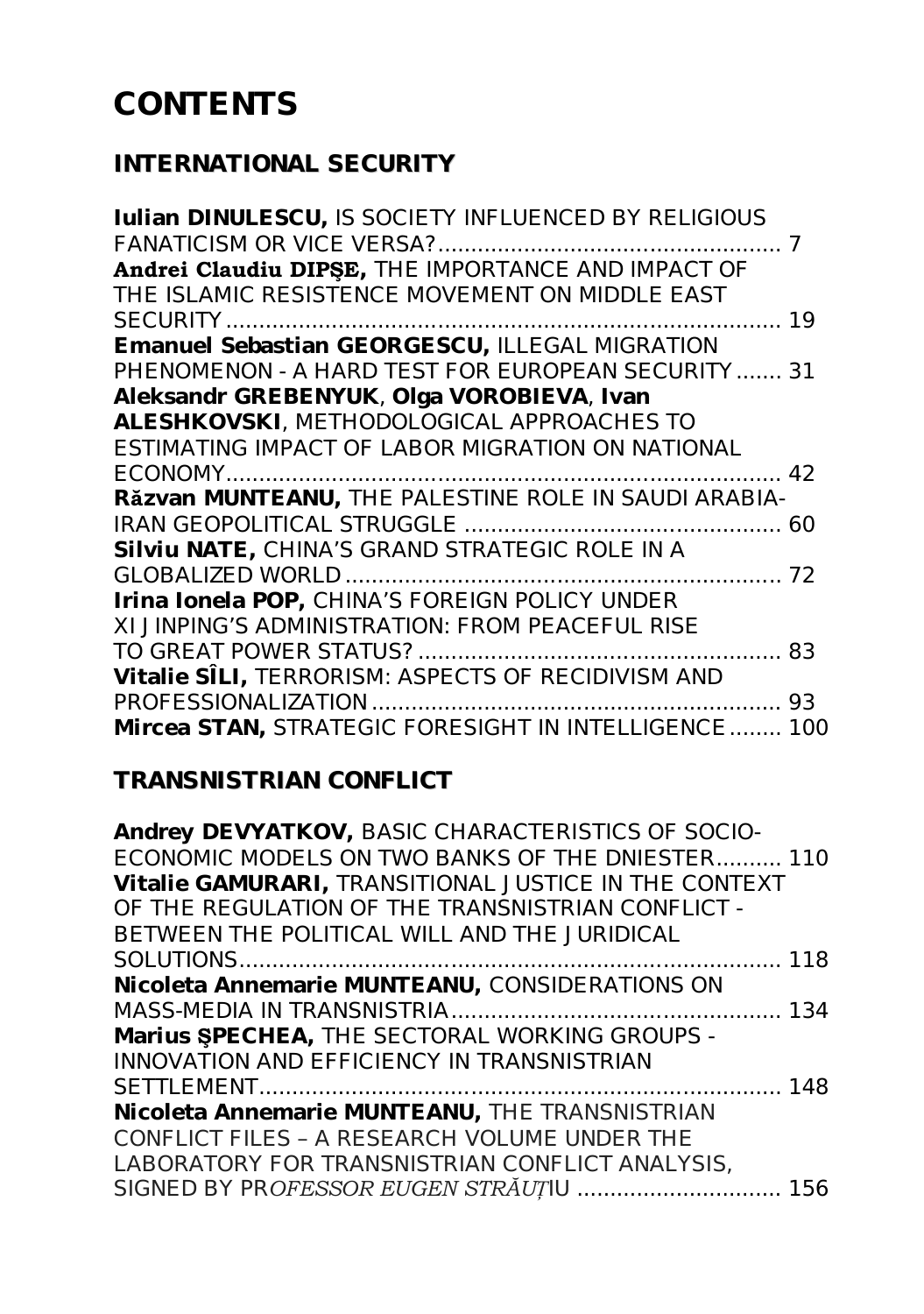#### *Iulian DINULESCU Doctoral School of the "Mihai Viteazul" National Intelligence Academy*

#### **IS SOCIETY INFLUENCED BY RELIGIOUS FANATICISM OR VICE VERSA?**

| Abstract:                                    | Religious fanaticism deeply influences society, that is, its<br>members, in particular or in common, because this phenomenon<br>is part of the human being itself and can not be controlled by the<br>individual without understanding this phenomenon, its<br>interactions with others or the basis of its religious beliefs.<br>Religious fanaticism was, is and will be specific to both<br>Christianity and Islam, without accusing any of these confessions<br>as exacerbating religious zeal doubled by intolerance towards<br>those of another faith more than the other, and I will address<br>these two religions as a result of the exerted influence on the<br>European space. And the lack of influence of society on some of<br>its members makes some of them withdraw into isolated religious<br>communities that destabilize psychosocial-somatic followers.<br>Religious fanatics will always want to modify the art of society<br>according to their own precepts, considering that they must be<br>acted upon by any means, because later they will be understood |
|----------------------------------------------|--------------------------------------------------------------------------------------------------------------------------------------------------------------------------------------------------------------------------------------------------------------------------------------------------------------------------------------------------------------------------------------------------------------------------------------------------------------------------------------------------------------------------------------------------------------------------------------------------------------------------------------------------------------------------------------------------------------------------------------------------------------------------------------------------------------------------------------------------------------------------------------------------------------------------------------------------------------------------------------------------------------------------------------------------------------------------------------|
|                                              | and accepted, but by that time they can not properly appreciate<br>the value of the teachings.                                                                                                                                                                                                                                                                                                                                                                                                                                                                                                                                                                                                                                                                                                                                                                                                                                                                                                                                                                                       |
| <b>Keywords:</b>                             | Religious fanaticism; society; religious sentiment; religious<br>members; Christianity; Islam                                                                                                                                                                                                                                                                                                                                                                                                                                                                                                                                                                                                                                                                                                                                                                                                                                                                                                                                                                                        |
| <b>Contact</b><br>details of the<br>authors: | E-mail: iuliandinulescu@gmail.com                                                                                                                                                                                                                                                                                                                                                                                                                                                                                                                                                                                                                                                                                                                                                                                                                                                                                                                                                                                                                                                    |
| <b>Institutional</b>                         | Doctoral School of the "Mihai Viteazul" National Intelligence                                                                                                                                                                                                                                                                                                                                                                                                                                                                                                                                                                                                                                                                                                                                                                                                                                                                                                                                                                                                                        |
| affiliation<br>of<br>the authors:            | <b>Academy</b>                                                                                                                                                                                                                                                                                                                                                                                                                                                                                                                                                                                                                                                                                                                                                                                                                                                                                                                                                                                                                                                                       |
| <b>Institutions</b><br>address:              | Odăii Road, 20-22, Bucharest, 075100; phone: 037 772 1382;<br>www.animy.ro                                                                                                                                                                                                                                                                                                                                                                                                                                                                                                                                                                                                                                                                                                                                                                                                                                                                                                                                                                                                           |

*Andrei Claudiu DIPŞE Faculty of Letters, North-Baia Mare University Center - Cluj-Napoca Technical University (1) Economic College "Pintea Viteazul"- Cavnic, Maramures County (2)*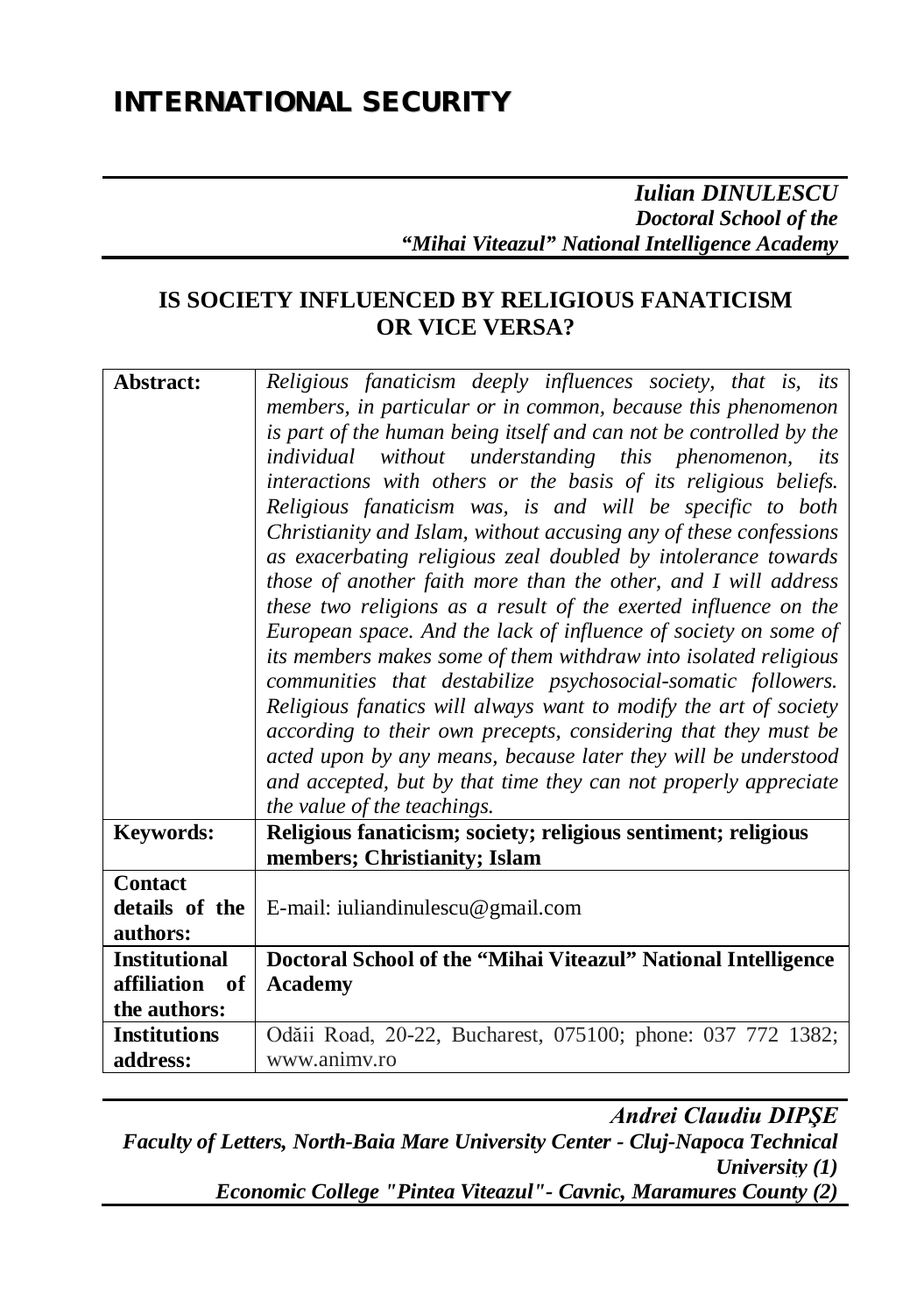#### **THE IMPORTANCE AND IMPACT OF THE ISLAMIC RESISTENCE MOVEMENT ON MIDDLE EAST SECURITY**

| Abstract:            | This study aims to present a photographic perspective                                                               |
|----------------------|---------------------------------------------------------------------------------------------------------------------|
|                      | concerning the contemporary islamic terrorism from the point of                                                     |
|                      | view of international relations. In the last decades, this violent                                                  |
|                      | form of religious and military manifestation plays a key role in                                                    |
|                      | the international system because the activity of this non-state                                                     |
|                      | actors has not only a regional impact but international, as a                                                       |
|                      | direct cause of the large geographic zone where fundamentalist                                                      |
|                      | ideeas are widely spread. Taking in consideration the case of                                                       |
|                      | Islamic Resistance Mouvement (Hamas), this research is focused                                                      |
|                      | on presenting and investigating the historical and islamic                                                          |
|                      | background of this mouvement, military capacities and impact of                                                     |
|                      | this organization on the middle est international relations.                                                        |
|                      | Besides that, the article offers real and practical solutions to                                                    |
|                      | solve this military and geopolitical crisis that constituted the core                                               |
|                      | of wars in the region.                                                                                              |
| <b>Keywords:</b>     | Hamas; Islamic Resistance Mouvement; Terrorism; Islamic                                                             |
|                      | <b>Fundamentalism</b>                                                                                               |
| <b>Contact</b>       |                                                                                                                     |
|                      |                                                                                                                     |
| details of the       | Email: dipseandrei@gmail.com                                                                                        |
| authors:             |                                                                                                                     |
| <b>Institutional</b> | (1) Doctoral School of Humanities - Faculty of Letters, North-                                                      |
| affiliation<br>- of  | Baia Mare University Center - Cluj-Napoca Technical                                                                 |
| the authors:         | <b>University</b>                                                                                                   |
|                      | (2) Economic College "Pintea Viteazul" - Cavnic, Maramures                                                          |
|                      | county                                                                                                              |
| <b>Institutions</b>  | (1) Faculty of Letters Adress: str. Victoriei, nr. 76, postal code:                                                 |
| address:             | 430122, Baia Mare, Maramures County, Tel: 0262-218.780                                                              |
|                      | (2) Economic College "Pintea Viteazul", City: Cavnic, Street: 1<br>Mai, No. 15, Maramures County, Tel: 0262/295.018 |

*Emanuel Sebastian GEORGESCU "Mihai Viteazul" National Intelligence Academy*

#### **ILLEGAL MIGRATION PHENOMENON A HARD TEST FOR EUROPEAN SECURITY**

| Abstract: | In 2002, US President George W. Bush included the so-called    |
|-----------|----------------------------------------------------------------|
|           | "Axis of Evil" Libya, Syria, Cuba, along with the countries    |
|           | already titled Iraq, Iran and North Korea. Libya and Syria are |
|           | currently countries with an impressive migration rate,         |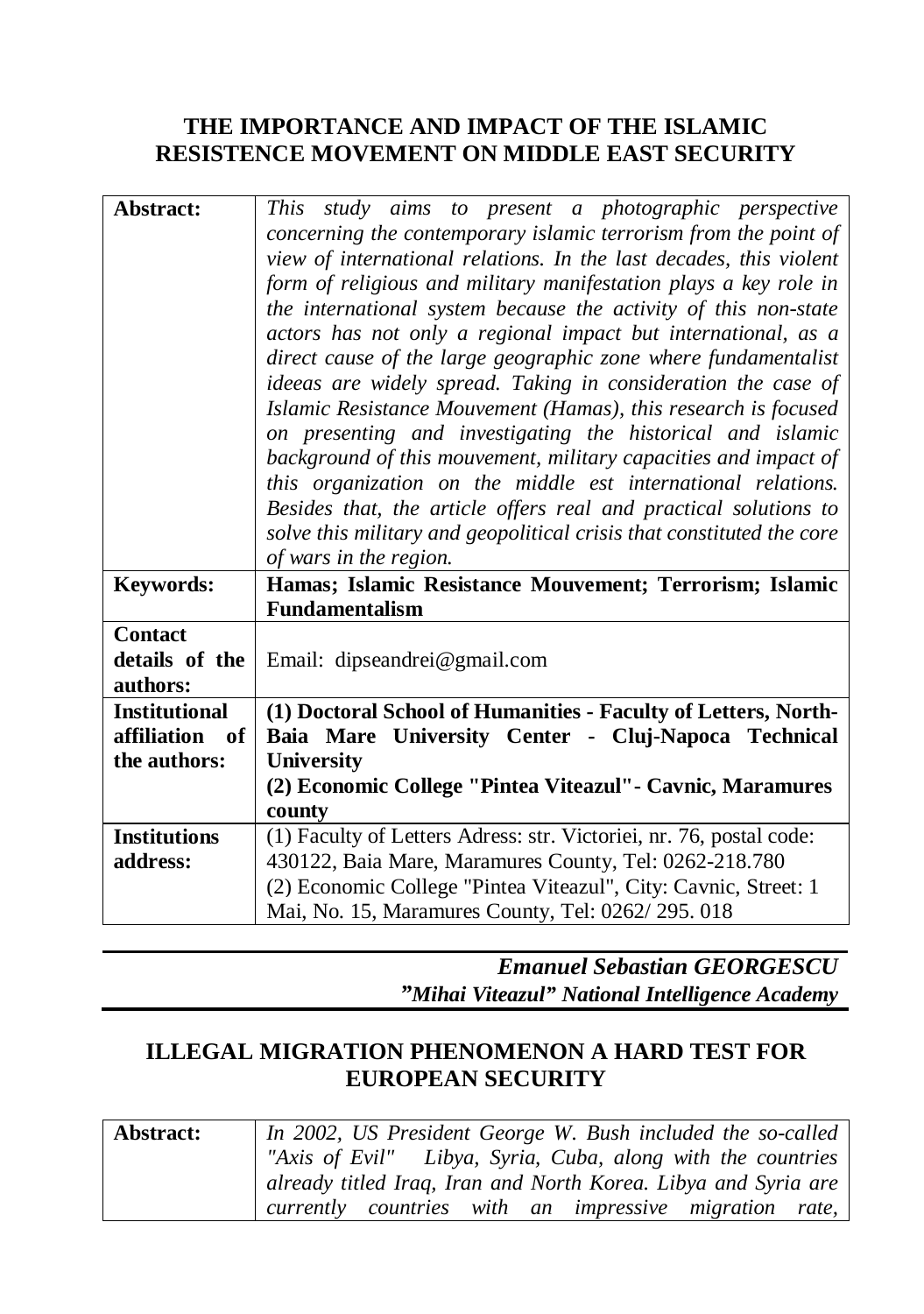|                                                        | economically and politically destroyed countries where state<br>structures are almost non-existent. The bluff of weapons of mass<br>destruction in Iraq has devastated the country and for the<br>moment it is without any hope of rebirth. These are the countries<br>where the most important tributaries of the migratory stream are<br>shed, where millions of people are fighting for "better." The<br>refugees who had been struggling for so many years to find a<br>way to Western Europe following the Yugoslav War were<br>probably assimilated by the communities, but what would we be<br>able to do now for the displaced of their native places, victims of<br>the interests of the great powers, we have to explore ourselves.<br>We are waiting with great interest explanations and justifications<br>to wrap up in more or less relevant arguments this epic<br>humanitarian crisis. |
|--------------------------------------------------------|--------------------------------------------------------------------------------------------------------------------------------------------------------------------------------------------------------------------------------------------------------------------------------------------------------------------------------------------------------------------------------------------------------------------------------------------------------------------------------------------------------------------------------------------------------------------------------------------------------------------------------------------------------------------------------------------------------------------------------------------------------------------------------------------------------------------------------------------------------------------------------------------------------|
| Keywords:                                              | Illegal migration; humanitarian crisis; lines of demarcation;<br>globalization; refugees                                                                                                                                                                                                                                                                                                                                                                                                                                                                                                                                                                                                                                                                                                                                                                                                               |
| <b>Contact</b>                                         |                                                                                                                                                                                                                                                                                                                                                                                                                                                                                                                                                                                                                                                                                                                                                                                                                                                                                                        |
| details of the<br>authors:                             | E-mail: sebastian.georgescu13@yahoo.com                                                                                                                                                                                                                                                                                                                                                                                                                                                                                                                                                                                                                                                                                                                                                                                                                                                                |
| <b>Institutional</b><br>affiliation of<br>the authors: | "Mihai Viteazul" National Intelligence Academy                                                                                                                                                                                                                                                                                                                                                                                                                                                                                                                                                                                                                                                                                                                                                                                                                                                         |
| <b>Institutions</b><br>address:                        | Soseaua Odăii 20-22, București 075100, România, (+40) 37 772<br>1134 http://animv.ro/en/contact                                                                                                                                                                                                                                                                                                                                                                                                                                                                                                                                                                                                                                                                                                                                                                                                        |

*Aleksandr GREBENYUK (1) Higher School of Contemprorary Social Sciences Lomonosov Moscow State University (Moscow, Russia) Olga VOROBIEVA (2) Higher School of Contemprorary Social Sciences Lomonosov Moscow State University (Moscow, Russia) Ivan ALESHKOVSKI (3) Faculty of Global Studies*

*Lomonosov Moscow State University (Moscow, Russia)*

#### **METHODOLOGICAL APPROACHES TO ESTIMATING IMPACT OF LABOR MIGRATION ON NATIONAL ECONOMY**

| Abstract: |  | This article describes a research on the development of an   |
|-----------|--|--------------------------------------------------------------|
|           |  | integrated system for economic and statistical indicators to |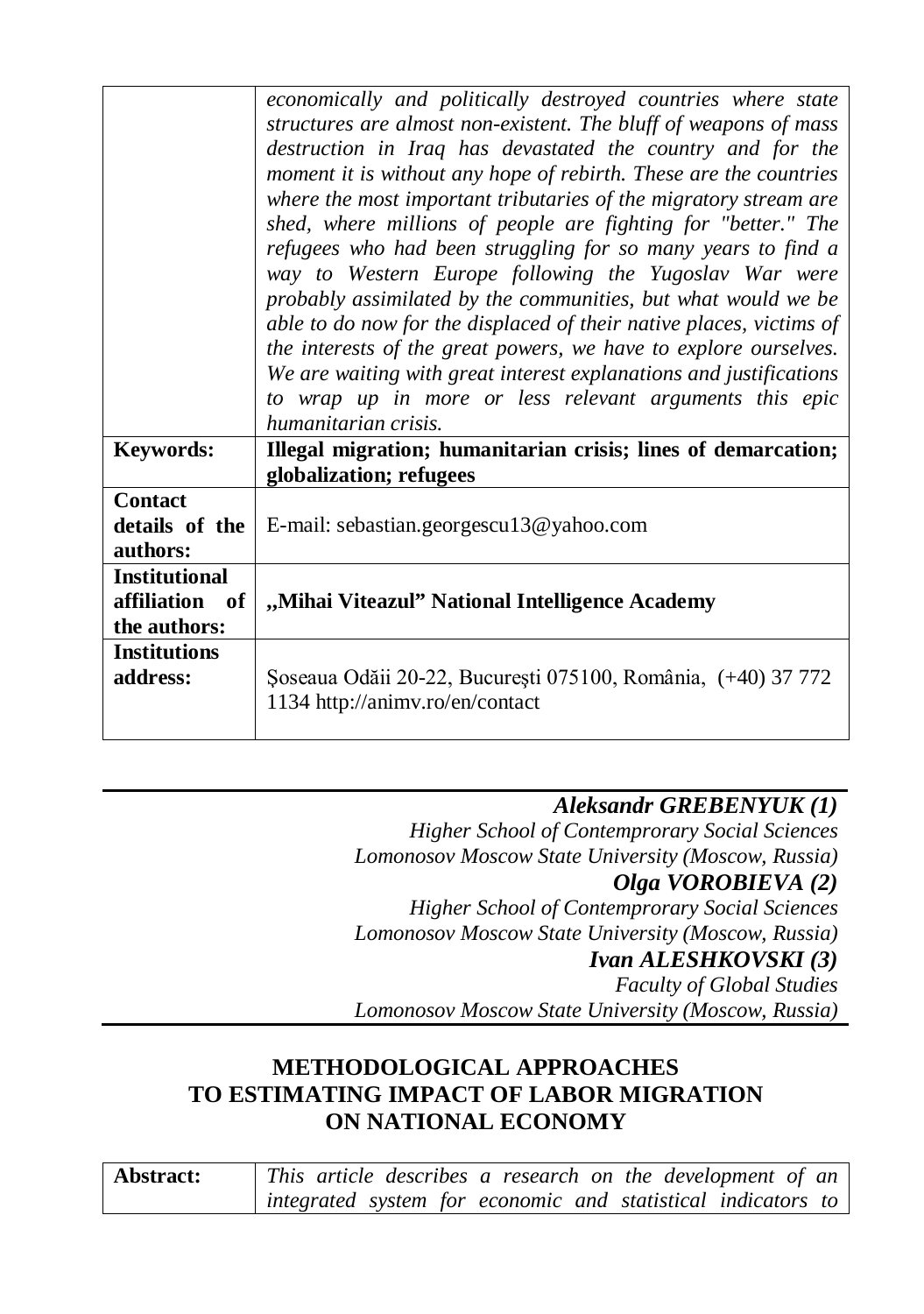|                      | estimate the impacts of labor migration on the various aspects of |
|----------------------|-------------------------------------------------------------------|
|                      | the functioning of national economies: supply and demand of       |
|                      | foreign labor force on the national labor market; the level of    |
|                      | manpower of the migrant flows and the tendencies of their         |
|                      | substitution; the increase in labor productivity and the          |
|                      | introduction of new technologies in the branches and sectors in   |
|                      | which the labor of migrant workers is used; remittances from      |
|                      | migrant workers abroad to family back home in their countries of  |
|                      | origin; "shadow" employment of migrant workers; investments       |
|                      | into the branches that use migrant labor force; the volume of     |
|                      | goods and consumer services produced by migrants; the payment     |
|                      | of taxes and other obligatory payments into the budgets of the    |
|                      | receiving countries from foreign workers.                         |
|                      | The authors offer recommendations for assessing the effects of    |
|                      | engagement of foreign labor.                                      |
| <b>Keywords:</b>     | <b>Migration; Labor Migration; Migration Indexes; Economic</b>    |
|                      | <b>Development</b>                                                |
| <b>Contact</b>       | (1) A.A. Grebenyuk, Ph. D. in Economics, Associate Professor,     |
|                      |                                                                   |
| details of the       | Higher School of Contemporary Social Sciences, Lomonosov          |
| authors:             | Moscow State University, Moscow, Russia; e-mail:<br>gaa-          |
|                      | mma@mail.ru                                                       |
|                      | (2) O.D. Vorobieva, D.Sc (Economics), Professor, Head of the      |
|                      | Research Center for Social and Economic Studies of Population,    |
|                      | Moscow Psychological and Social University, Russia; e-mail:       |
|                      | 89166130069@mail.ru                                               |
|                      | (3) I.A. Aleshkovski, Ph. D. in Economics, Associate Professor,   |
|                      | Faculty of Global Studies, Lomonosov Moscow State University,     |
|                      | Moscow, Russia; e-mail: aleshkovski@yandex.ru                     |
| <b>Institutional</b> |                                                                   |
| affiliation<br>of    | Lomonosov Moscow State University, Moscow, Russia                 |
| the authors:         |                                                                   |
| <b>Institutions</b>  | Leninskie Gory, Lomonosov Moscow State University, Arts           |
| address:             | Building, 1-51                                                    |

*Răzvan MUNTEANU National School of Political Science and Public Administration (1) Chamber of Excellence in International Affairs (2)*

#### **THE PALESTINE ROLE IN SAUDI ARABIA-IRAN GEOPOLITICAL STRUGGLE**

**Abstract:** *This article analyzes the geopolitical rivalry between Saudi*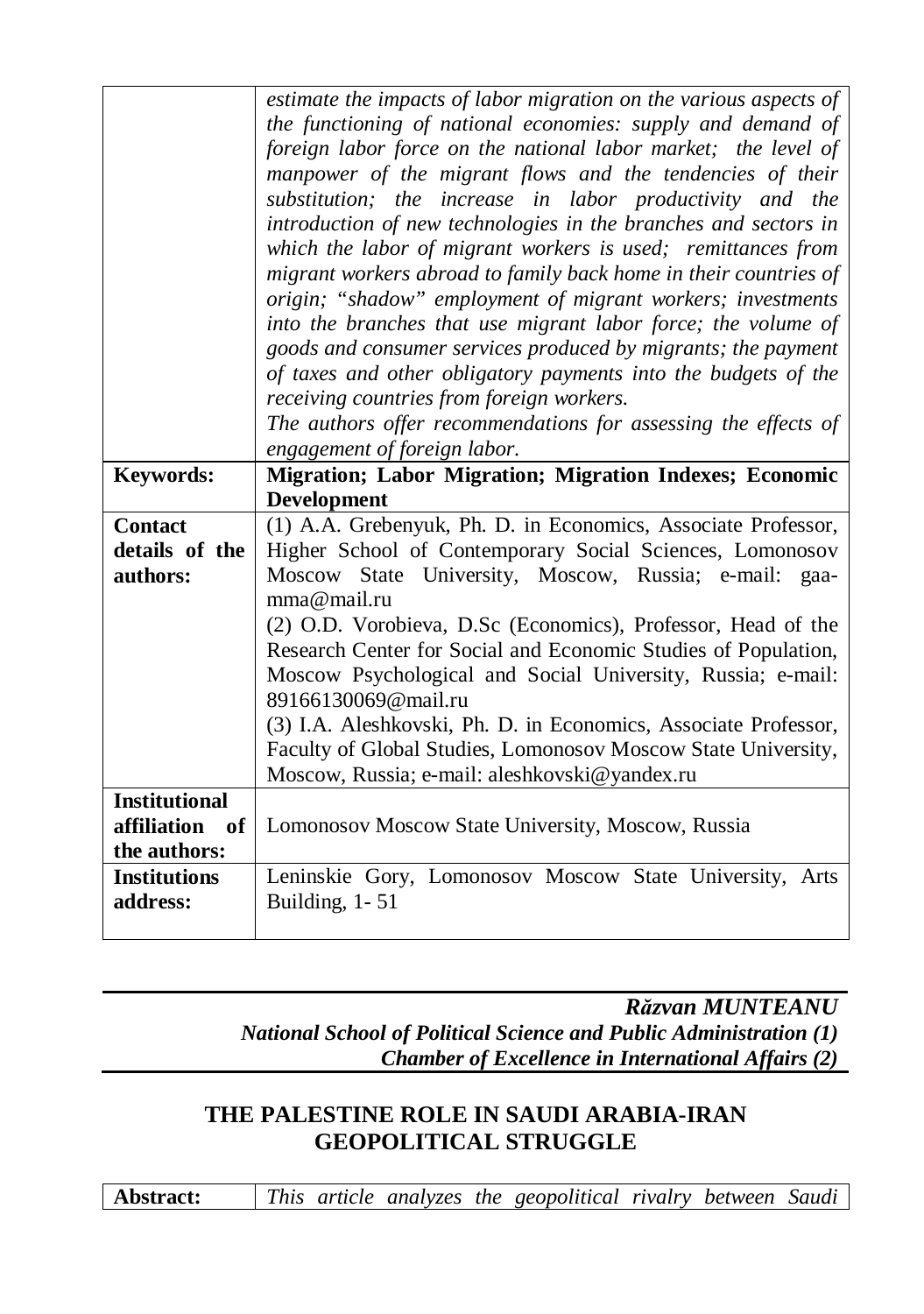|                                 | Arabia and Iran in Palestine, an extremely important region for                                     |
|---------------------------------|-----------------------------------------------------------------------------------------------------|
|                                 | the ambitions of both states of assuming preeminence in the                                         |
|                                 | Middle East. Iran, a perpheral regional actor and a Persian                                         |
|                                 | Shiite state, approaches the Palestinian cause as a means of                                        |
|                                 | legitimizing its policies and regional ambitions, thus becoming                                     |
|                                 | one of the main sponsors of Hamas and Palestinian Islamic Jihad                                     |
|                                 | (PIJ) groups. This prompted a proxy war since Saudi Arabia has                                      |
|                                 | chosen to support the rival group Fatah. The Arab Spring                                            |
|                                 | showed the limits of the relation between Iran and Palestinian                                      |
|                                 | groups which did not support the Assad regime and the Shiite                                        |
|                                 | rebelion in Yemen. However, despite all the tensions with Iran,                                     |
|                                 |                                                                                                     |
|                                 | both Hamas and PIJ maintained links with Tehran showing that                                        |
|                                 | military and financial access and support are a foremost                                            |
|                                 | strategic consideration. Iran is inclined to support the other non-                                 |
|                                 | state actors in Palestine for the maintenance of its power                                          |
|                                 | projection capacity. From the other side, Saudi Arabia, in the                                      |
|                                 | context of the relations with the US and Western countries, will                                    |
|                                 | try to limit the Iranian influence by mediating the Palestinian                                     |
|                                 | conflict and, at the same time, trying to marginalize the Iranian                                   |
|                                 |                                                                                                     |
|                                 | allies in the Arab world. The Saudi-Iranian relation functions in                                   |
|                                 | a realist paradigm both in the Middle East and in Palestine, with                                   |
|                                 | the two countries struggling to reach the coveted hegemon status                                    |
|                                 | concurrently with the marginalization of the oponent.                                               |
| <b>Keywords:</b>                | Iran; Saudi Arabia; Palestine; geopolitics; Hamas; Fatah;                                           |
|                                 | regional hegemony                                                                                   |
| <b>Contact</b>                  |                                                                                                     |
| details of the                  | E-mail: r.munteanu88@yahoo.com;                                                                     |
| authors:                        | razvan.munteanu@newsint.ro                                                                          |
| <b>Institutional</b>            | (1) National School of Political Science and Public                                                 |
| affiliation<br>of               | <b>Administration</b>                                                                               |
| the authors:                    | (2) Chamber of Excellence in International Affairs                                                  |
| <b>Institutions</b><br>address: | (1) Expozitiei Bvd, no. 30A, Bucharest, Romania<br>(2) Vespasian Street, no. 17, Bucharest, Romania |

*Silviu NATE Lucian Blaga University of Sibiu Faculty of Social Sciences and Humanities Department of International Relations, Political Science and Security Studies*

#### **CHINA'S GRAND STRATEGIC ROLE IN A GLOBALIZED WORLD**

**Abstract:** *China's need to secure a competitive advantage on the global*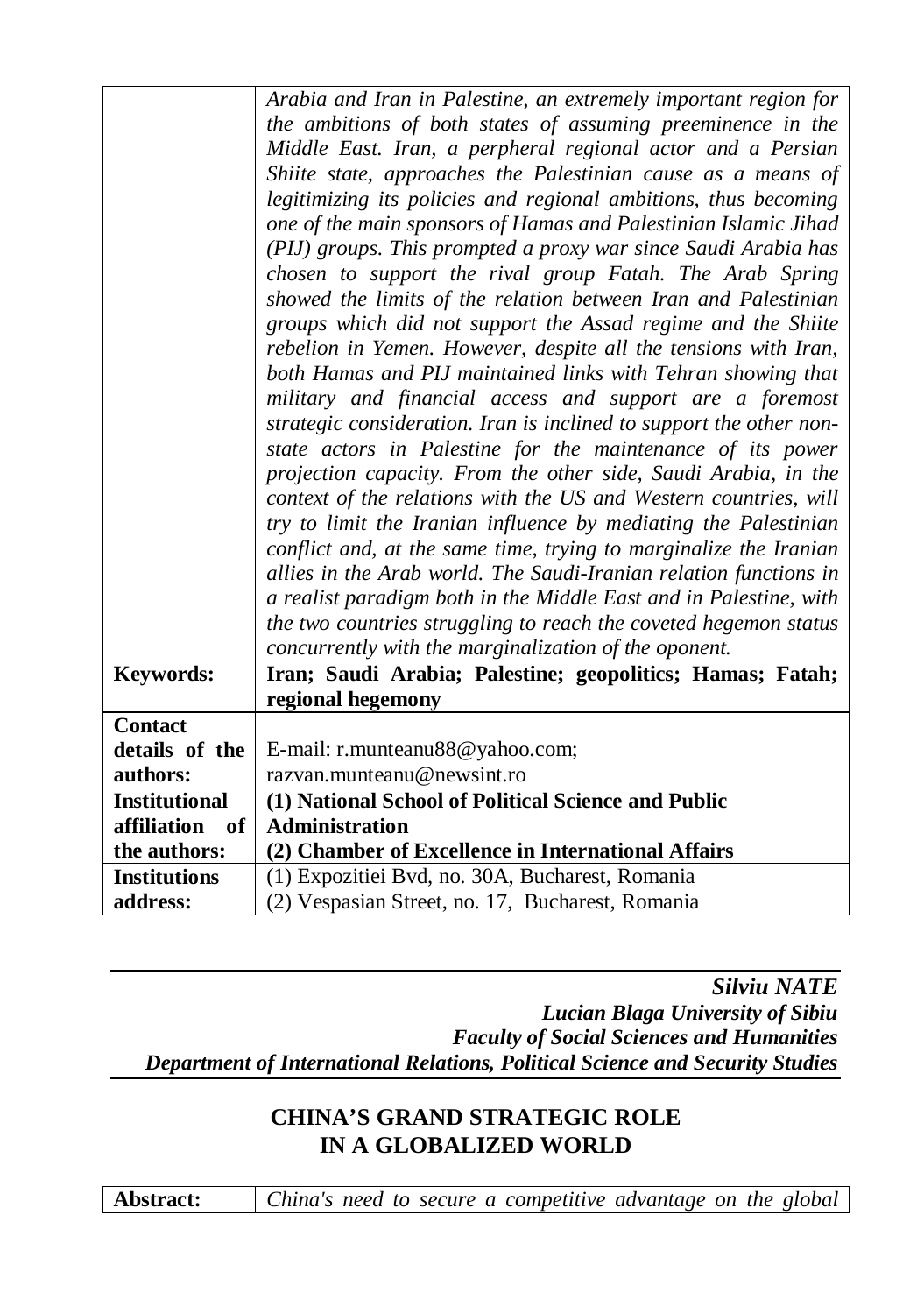| development projects to meet the challenges of international<br>relations' complex interdependencies. China's economic growth<br>and its level of interaction with other states actors, contribute<br>decisively to position China as an influencer able to support the<br>balance of power's global climate. China's remarkable growth,<br>brings with it a series of new challenges and responsibilities for<br>the global governance issues, but additionally it paves the way<br>for an extended financial infrastructure and security cooperation.<br>China's economic power relies in trade, innovation, securing<br>energy supply and regional political setup to prevent potential<br>consequences of neighborhood instability. China's One Belt, One<br>Road Initiative shows the long-term ambitious project as a<br>visionary milestone for the new geo-economics of Eurasian<br>continental integration. Combined with technological evolution<br>and innovation, viewed in the long run, this project ensures, at<br>least conceptually, the prerequisites for supporting the<br>development trend in China.<br><b>Keywords:</b><br>China;<br>development; globalization;<br>interdependence;<br>strategy; BRI<br><b>Contact</b><br>details of the<br>E-mail: silviu.nate@ulbsibiu.ro<br>authors:<br><b>Institutional</b><br>"Lucian Blaga" University of Sibiu, Department<br>of<br>affiliation<br><b>International</b><br>- of<br>the authors:<br><b>Relations, Political Science and Security Studies</b><br>Dumbrăvii,0269422169<br><b>Institutions</b><br>34<br>Calea<br>fax,<br>site<br>web |          |                                                              |
|----------------------------------------------------------------------------------------------------------------------------------------------------------------------------------------------------------------------------------------------------------------------------------------------------------------------------------------------------------------------------------------------------------------------------------------------------------------------------------------------------------------------------------------------------------------------------------------------------------------------------------------------------------------------------------------------------------------------------------------------------------------------------------------------------------------------------------------------------------------------------------------------------------------------------------------------------------------------------------------------------------------------------------------------------------------------------------------------------------------------------------------------------------------------------------------------------------------------------------------------------------------------------------------------------------------------------------------------------------------------------------------------------------------------------------------------------------------------------------------------------------------------------------------------------------------------------------------------------------------|----------|--------------------------------------------------------------|
|                                                                                                                                                                                                                                                                                                                                                                                                                                                                                                                                                                                                                                                                                                                                                                                                                                                                                                                                                                                                                                                                                                                                                                                                                                                                                                                                                                                                                                                                                                                                                                                                                |          | market leads to an intensification of its own efforts and of |
|                                                                                                                                                                                                                                                                                                                                                                                                                                                                                                                                                                                                                                                                                                                                                                                                                                                                                                                                                                                                                                                                                                                                                                                                                                                                                                                                                                                                                                                                                                                                                                                                                |          |                                                              |
|                                                                                                                                                                                                                                                                                                                                                                                                                                                                                                                                                                                                                                                                                                                                                                                                                                                                                                                                                                                                                                                                                                                                                                                                                                                                                                                                                                                                                                                                                                                                                                                                                |          |                                                              |
|                                                                                                                                                                                                                                                                                                                                                                                                                                                                                                                                                                                                                                                                                                                                                                                                                                                                                                                                                                                                                                                                                                                                                                                                                                                                                                                                                                                                                                                                                                                                                                                                                |          |                                                              |
|                                                                                                                                                                                                                                                                                                                                                                                                                                                                                                                                                                                                                                                                                                                                                                                                                                                                                                                                                                                                                                                                                                                                                                                                                                                                                                                                                                                                                                                                                                                                                                                                                |          |                                                              |
|                                                                                                                                                                                                                                                                                                                                                                                                                                                                                                                                                                                                                                                                                                                                                                                                                                                                                                                                                                                                                                                                                                                                                                                                                                                                                                                                                                                                                                                                                                                                                                                                                |          |                                                              |
|                                                                                                                                                                                                                                                                                                                                                                                                                                                                                                                                                                                                                                                                                                                                                                                                                                                                                                                                                                                                                                                                                                                                                                                                                                                                                                                                                                                                                                                                                                                                                                                                                |          |                                                              |
|                                                                                                                                                                                                                                                                                                                                                                                                                                                                                                                                                                                                                                                                                                                                                                                                                                                                                                                                                                                                                                                                                                                                                                                                                                                                                                                                                                                                                                                                                                                                                                                                                |          |                                                              |
|                                                                                                                                                                                                                                                                                                                                                                                                                                                                                                                                                                                                                                                                                                                                                                                                                                                                                                                                                                                                                                                                                                                                                                                                                                                                                                                                                                                                                                                                                                                                                                                                                |          |                                                              |
|                                                                                                                                                                                                                                                                                                                                                                                                                                                                                                                                                                                                                                                                                                                                                                                                                                                                                                                                                                                                                                                                                                                                                                                                                                                                                                                                                                                                                                                                                                                                                                                                                |          |                                                              |
|                                                                                                                                                                                                                                                                                                                                                                                                                                                                                                                                                                                                                                                                                                                                                                                                                                                                                                                                                                                                                                                                                                                                                                                                                                                                                                                                                                                                                                                                                                                                                                                                                |          |                                                              |
|                                                                                                                                                                                                                                                                                                                                                                                                                                                                                                                                                                                                                                                                                                                                                                                                                                                                                                                                                                                                                                                                                                                                                                                                                                                                                                                                                                                                                                                                                                                                                                                                                |          |                                                              |
|                                                                                                                                                                                                                                                                                                                                                                                                                                                                                                                                                                                                                                                                                                                                                                                                                                                                                                                                                                                                                                                                                                                                                                                                                                                                                                                                                                                                                                                                                                                                                                                                                |          |                                                              |
|                                                                                                                                                                                                                                                                                                                                                                                                                                                                                                                                                                                                                                                                                                                                                                                                                                                                                                                                                                                                                                                                                                                                                                                                                                                                                                                                                                                                                                                                                                                                                                                                                |          |                                                              |
|                                                                                                                                                                                                                                                                                                                                                                                                                                                                                                                                                                                                                                                                                                                                                                                                                                                                                                                                                                                                                                                                                                                                                                                                                                                                                                                                                                                                                                                                                                                                                                                                                |          |                                                              |
|                                                                                                                                                                                                                                                                                                                                                                                                                                                                                                                                                                                                                                                                                                                                                                                                                                                                                                                                                                                                                                                                                                                                                                                                                                                                                                                                                                                                                                                                                                                                                                                                                |          |                                                              |
|                                                                                                                                                                                                                                                                                                                                                                                                                                                                                                                                                                                                                                                                                                                                                                                                                                                                                                                                                                                                                                                                                                                                                                                                                                                                                                                                                                                                                                                                                                                                                                                                                |          |                                                              |
|                                                                                                                                                                                                                                                                                                                                                                                                                                                                                                                                                                                                                                                                                                                                                                                                                                                                                                                                                                                                                                                                                                                                                                                                                                                                                                                                                                                                                                                                                                                                                                                                                |          |                                                              |
|                                                                                                                                                                                                                                                                                                                                                                                                                                                                                                                                                                                                                                                                                                                                                                                                                                                                                                                                                                                                                                                                                                                                                                                                                                                                                                                                                                                                                                                                                                                                                                                                                |          |                                                              |
|                                                                                                                                                                                                                                                                                                                                                                                                                                                                                                                                                                                                                                                                                                                                                                                                                                                                                                                                                                                                                                                                                                                                                                                                                                                                                                                                                                                                                                                                                                                                                                                                                |          |                                                              |
|                                                                                                                                                                                                                                                                                                                                                                                                                                                                                                                                                                                                                                                                                                                                                                                                                                                                                                                                                                                                                                                                                                                                                                                                                                                                                                                                                                                                                                                                                                                                                                                                                |          |                                                              |
|                                                                                                                                                                                                                                                                                                                                                                                                                                                                                                                                                                                                                                                                                                                                                                                                                                                                                                                                                                                                                                                                                                                                                                                                                                                                                                                                                                                                                                                                                                                                                                                                                |          |                                                              |
|                                                                                                                                                                                                                                                                                                                                                                                                                                                                                                                                                                                                                                                                                                                                                                                                                                                                                                                                                                                                                                                                                                                                                                                                                                                                                                                                                                                                                                                                                                                                                                                                                |          |                                                              |
|                                                                                                                                                                                                                                                                                                                                                                                                                                                                                                                                                                                                                                                                                                                                                                                                                                                                                                                                                                                                                                                                                                                                                                                                                                                                                                                                                                                                                                                                                                                                                                                                                |          |                                                              |
|                                                                                                                                                                                                                                                                                                                                                                                                                                                                                                                                                                                                                                                                                                                                                                                                                                                                                                                                                                                                                                                                                                                                                                                                                                                                                                                                                                                                                                                                                                                                                                                                                |          |                                                              |
|                                                                                                                                                                                                                                                                                                                                                                                                                                                                                                                                                                                                                                                                                                                                                                                                                                                                                                                                                                                                                                                                                                                                                                                                                                                                                                                                                                                                                                                                                                                                                                                                                |          |                                                              |
|                                                                                                                                                                                                                                                                                                                                                                                                                                                                                                                                                                                                                                                                                                                                                                                                                                                                                                                                                                                                                                                                                                                                                                                                                                                                                                                                                                                                                                                                                                                                                                                                                |          |                                                              |
|                                                                                                                                                                                                                                                                                                                                                                                                                                                                                                                                                                                                                                                                                                                                                                                                                                                                                                                                                                                                                                                                                                                                                                                                                                                                                                                                                                                                                                                                                                                                                                                                                | address: | http://www.ulbsibiu.ro/en/                                   |

*Irina Ionela POP Centre for Geopolitics and Security in Realism Studies, London*

#### **CHINA'S FOREIGN POLICY UNDER XI JINPING'S ADMINISTRATION: FROM PEACEFUL RISE TO GREAT POWER STATUS?**

| Abstract: | The rise of China is perhaps the most consequential process for   |
|-----------|-------------------------------------------------------------------|
|           | the twenty-first century international politics. China is now the |
|           | largest trading nation and the second largest economy in the      |
|           | world. Furthermore, China has actively involved in regional and   |
|           | global affairs, increasing its political, diplomatic and cultural |
|           | influence across the globe, from Southeast and Central Asia to    |
|           | Middle East, Africa, and Europe.                                  |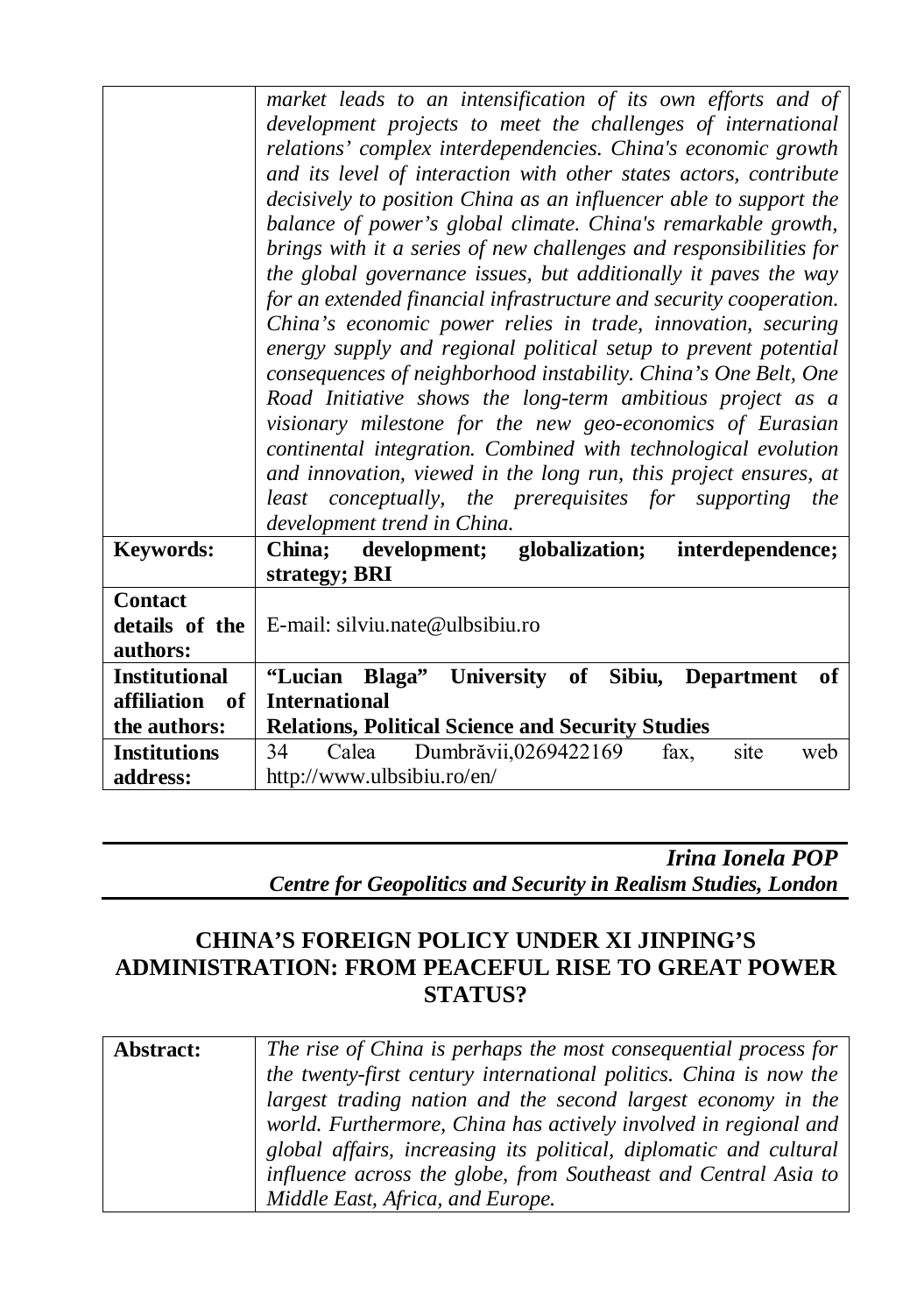|                                                           | In international relations, the concept of "China's rise" is never<br>clear, usually being defined in broader terms such as national<br>capabilities, political influence, or soft power. However, the<br>word "rise" indicates an expansion of the political power<br>perhaps until the superpower status.<br>This paper tries to identify the characteristics of China's foreign<br>policy under Xi Jinping's Administration and to demonstrate that<br>China's "peaceful rise" from 2003 is not the same with its rise in |
|-----------------------------------------------------------|------------------------------------------------------------------------------------------------------------------------------------------------------------------------------------------------------------------------------------------------------------------------------------------------------------------------------------------------------------------------------------------------------------------------------------------------------------------------------------------------------------------------------|
|                                                           | 2017. We can say that China's foreign policy has entered a phase<br>of transition, from peaceful rise to great power status.                                                                                                                                                                                                                                                                                                                                                                                                 |
| <b>Keywords:</b>                                          | Peaceful rise; institutional and military reforms; the "new<br>security concept" for Asia; the "new model of great-power<br>relations"; the "new open-door policy".                                                                                                                                                                                                                                                                                                                                                          |
| <b>Contact</b><br>details of the<br>authors:              | E-mail: irinapop2007@yahoo.com, irina.ionela.pop@cgsrs.org.                                                                                                                                                                                                                                                                                                                                                                                                                                                                  |
| <b>Institutional</b><br>affiliation<br>of<br>the authors: | <b>Centre for Geopolitics and Security in Realism Studies</b>                                                                                                                                                                                                                                                                                                                                                                                                                                                                |
| <b>Institutions</b><br>address:                           | 20-22 Wenlock Road N1 7GU London, United Kingdom,<br>www.cgsrs.org.                                                                                                                                                                                                                                                                                                                                                                                                                                                          |

*Vitalie SÎLI University of Political and Economical Studies "Constantin Stere", Chișinău*

#### **TERRORISM: ASPECTS OF RECIDIVISM AND PROFESSIONALIZATION**

| Abstract:                                                                                                              | The terrorist phenomenon, inherent in the contemporary world,        |                                                                |
|------------------------------------------------------------------------------------------------------------------------|----------------------------------------------------------------------|----------------------------------------------------------------|
|                                                                                                                        | damages or, in some cases, endangers a wide range of social          |                                                                |
|                                                                                                                        | values, tending to destabilize the entire order of society, directly |                                                                |
|                                                                                                                        | affecting the state security system.                                 |                                                                |
| phenomenon, characterized by a number of certain defining<br>Thus, the most effective can be considered those counter- | Nowadays, terrorism represents an extremely complex                  |                                                                |
|                                                                                                                        | features, and requiring substantial efforts for reducing its extent. |                                                                |
|                                                                                                                        |                                                                      | terrorism measures, the implementation of which can strengthen |
|                                                                                                                        |                                                                      | the security system, ensuring, at least, the minimum necessary |
|                                                                                                                        | protection against terrorist attacks.                                |                                                                |
|                                                                                                                        | Terrorism prevention and combating requires multilateral and         |                                                                |
|                                                                                                                        | complex studies of its different sides. In this context, identifying |                                                                |
|                                                                                                                        | particularities specific strictly to terrorism is a primary task,    |                                                                |
|                                                                                                                        | especially because its definitive eradication does not seem to be    |                                                                |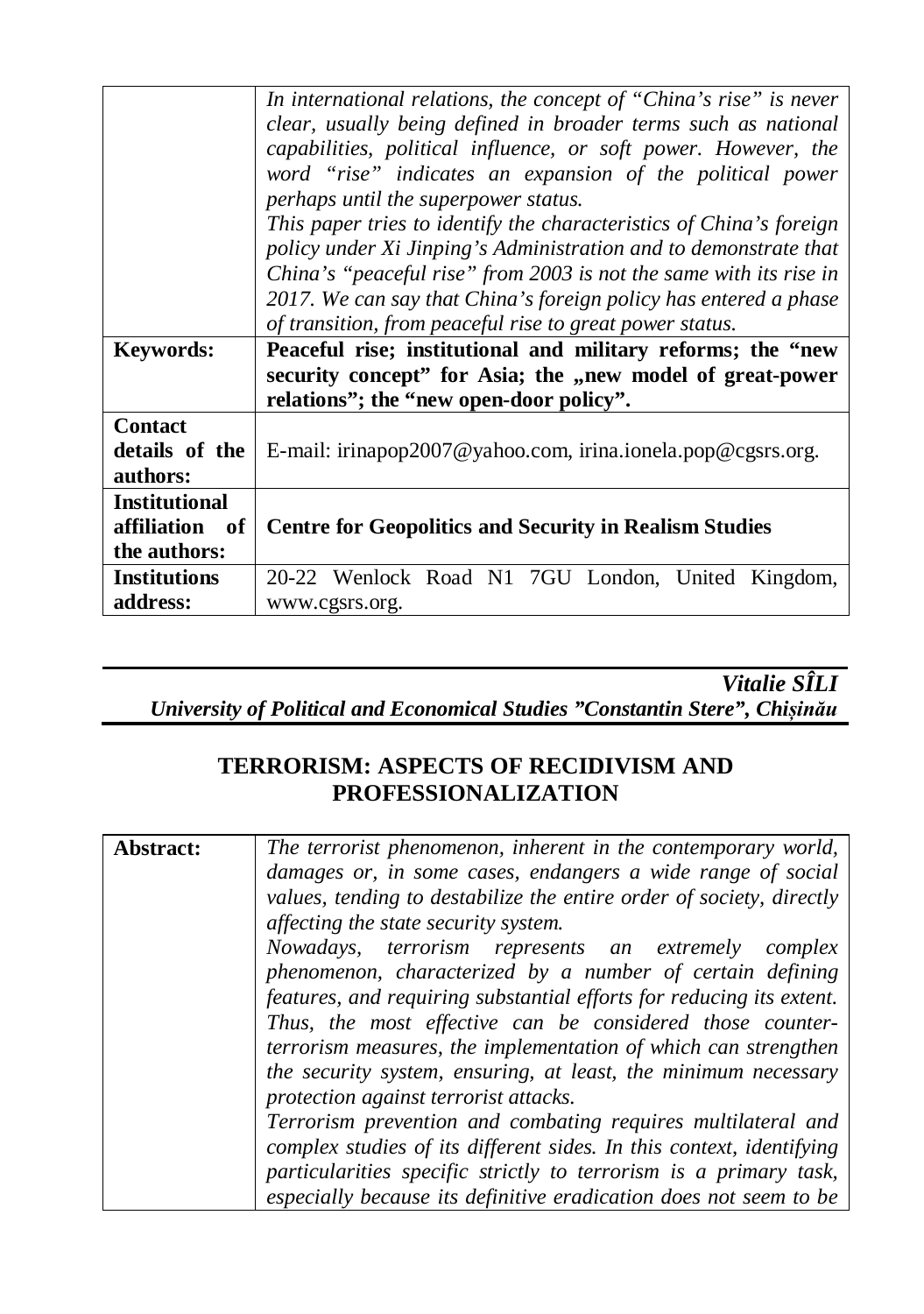|                      | achievable.                                                           |  |
|----------------------|-----------------------------------------------------------------------|--|
|                      | The violent nature of terrorist adherents increasingly emphasizes     |  |
|                      | the need to focus on the terrorist personality. All the more, the     |  |
|                      | tendency of the professionalization of terrorists is more often       |  |
|                      | observed, leading to repeated or multiple attacks, given they are     |  |
|                      | not punished promptly. So, we argue that in order to perceive the     |  |
|                      | essence of the establishment and development of terrorism in          |  |
|                      | society, it is necessary to study all the elements that contribute to |  |
|                      | the formation and consolidation of the personality traits, as well    |  |
|                      | as the factors that can influence the adherence to the terrorist      |  |
|                      | ideology and the persistence in this kind of crime.                   |  |
|                      | Achieving concrete results in this direction can only have            |  |
|                      | positive effects in the long run, at least, in terms of perceiving    |  |
|                      | genesis, essence, formation and subjective insistence on the          |  |
|                      | application of terrorist methods. In addition, it is possible to      |  |
|                      | obtain a diversification of the theoretical basis and an extension    |  |
|                      | of the visions and perceptions about the complexity and               |  |
|                      | multilateral character of terrorism.                                  |  |
| <b>Keywords:</b>     | The terrorist phenomenon; terrorist's personality; terrorist;         |  |
|                      | terrorist's features; terrorism threat; terrorist ideology;           |  |
|                      | counter-terrorism activity.                                           |  |
| <b>Contact</b>       | E-mail: silivitalie@gmail.com                                         |  |
| details of the       |                                                                       |  |
| authors:             |                                                                       |  |
| <b>Institutional</b> | <b>University of Political and Economical Studies "Constantin</b>     |  |
| affiliation<br>- of  | Stere", Chișinău                                                      |  |
| the authors:         |                                                                       |  |
| <b>Institutions</b>  | 200 Ștefan cel Mare și Sfânt street, MD-2004, Chișinău,               |  |
| address:             | Republic of Moldova, $+(373)$<br>22<br>74 94 86,<br>e-mail:           |  |
|                      | uspeeconstantinstere@yahoo.com                                        |  |

*Mircea STAN "Mihai Viteazul" National Intelligence Academy of Bucharest*

#### **STRATEGIC FORESIGHT IN INTELLIGENCE**

| Abstract: | The present study is intendet to be a brief overview of the role |
|-----------|------------------------------------------------------------------|
|           | and importance of the strategic foresight in the intelligence    |
|           | process. Strategic foresight is one component of prospective     |
|           | studies and refers to a systematic process of comprehensive      |
|           | analysis on future's probabilities for a wider range of actions. |
|           | Strategic foresight's goal is to create viable strategic         |
|           | alternatives, based on strategic analysis. In Romania,           |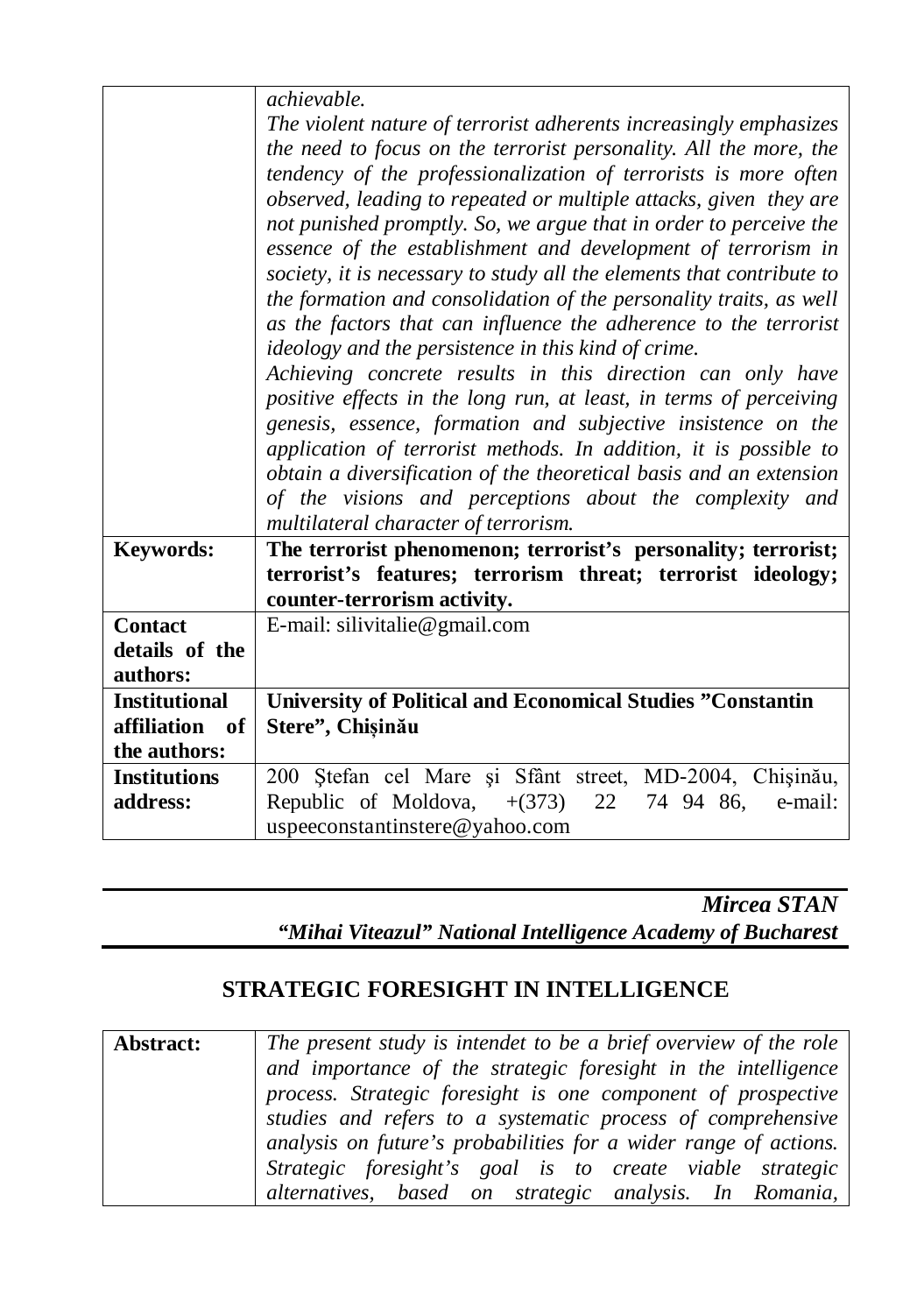|                      | prospective studies are approached with restraint even if there<br>are challenges to national security, which could be eliminated<br>with them. The same type of studies may provide insights that we<br>lack in the decision making, a proper management to handle the<br>challenges which generate insecurity. |  |
|----------------------|------------------------------------------------------------------------------------------------------------------------------------------------------------------------------------------------------------------------------------------------------------------------------------------------------------------|--|
| <b>Keywords:</b>     | Intelligence; counterintelligence;<br>security;<br>foresight;                                                                                                                                                                                                                                                    |  |
|                      | prospective studies; strategic planning                                                                                                                                                                                                                                                                          |  |
| <b>Contact</b>       |                                                                                                                                                                                                                                                                                                                  |  |
| details of the       | E-mail: stanmircea90@gmail.com                                                                                                                                                                                                                                                                                   |  |
| authors:             |                                                                                                                                                                                                                                                                                                                  |  |
| <b>Institutional</b> | "Mihai Viteazul" National Intelligence Academy of                                                                                                                                                                                                                                                                |  |
| affiliation<br>of    | <b>Bucharest</b>                                                                                                                                                                                                                                                                                                 |  |
| the authors:         |                                                                                                                                                                                                                                                                                                                  |  |
| <b>Institutions</b>  | http://animv.ro/, Soseaua Odăi nr. 20, sector 1, București, Fax:                                                                                                                                                                                                                                                 |  |
| address:             | 037 772 1134, E-mail: ani@sri.ro                                                                                                                                                                                                                                                                                 |  |

### *TRANSNISTRIAN CONFLICT*

*Andrey DEVYATKOV Institute of Economy (Russian Academy of Sciences), Moscow Centre for Post-Soviet Studies*

#### **BASIC CHARACTERISTICS OF SOCIO-ECONOMIC MODELS ON TWO BANKS OF THE DNIESTER**

| Abstract:                                    | The article tackles the issue of socio-economic development of<br>right and left banks of the Dniester and indicates their<br>differences and similarities in this regard. The key argument is<br>that neither Tiraspol nor Chisinau has been able to gain the<br>sustainability of their financial and economic systems, and it led<br>to their increasing dependency on external assistance after 2008.<br>Such dependency is intertwined with the political system of<br>patron-client relationships in the region. So, the foreign actors<br>have been substantially contributing to (geo)political status quo<br>in the region, also in the Transnistrian conflict settlement.<br>Besides, absence of economic attractiveness of Moldova is hardly<br>a good basis for achieving any progress in the conflict<br>resolution, even if system of foreign assistance for Tiraspol is far<br>from being sufficient and effective. |
|----------------------------------------------|------------------------------------------------------------------------------------------------------------------------------------------------------------------------------------------------------------------------------------------------------------------------------------------------------------------------------------------------------------------------------------------------------------------------------------------------------------------------------------------------------------------------------------------------------------------------------------------------------------------------------------------------------------------------------------------------------------------------------------------------------------------------------------------------------------------------------------------------------------------------------------------------------------------------------------|
| <b>Keywords:</b>                             | Transnistria; dependence; gas; remittances; foreign trade;<br>balance of payments; budget deficit                                                                                                                                                                                                                                                                                                                                                                                                                                                                                                                                                                                                                                                                                                                                                                                                                                  |
| <b>Contact</b><br>details of the<br>authors: | E-mail: devyatkovav@gmail.com                                                                                                                                                                                                                                                                                                                                                                                                                                                                                                                                                                                                                                                                                                                                                                                                                                                                                                      |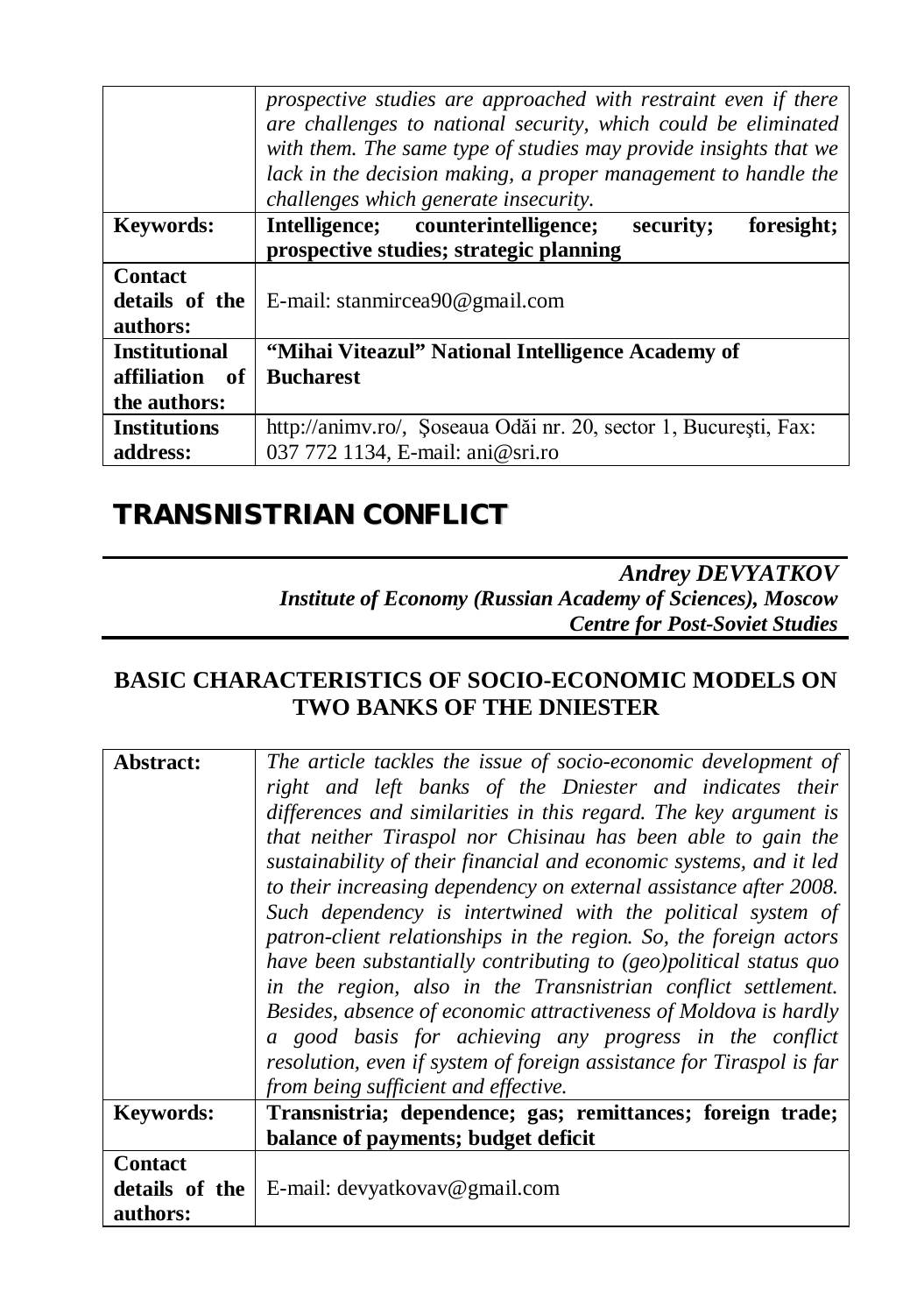| <b>Institutional</b> | Centre for Post-Soviet Studies, Institute of Economy (Russian  |
|----------------------|----------------------------------------------------------------|
|                      | affiliation of   Academy of Sciences)                          |
| the authors:         |                                                                |
| <b>Institutions</b>  | Novocheryemushkinskaya, 42a, 117418, Moscow, Russia,           |
| address:             | Phone: $+7$                                                    |
|                      | $(499)128-91-39$ , e-mail:<br>website:<br>wardom@transecon.ru, |
|                      | www.imepieurasia.ru                                            |

#### *Vitalie GAMURARI Free International University of Moldova, Chișinău*

#### **TRANSITIONAL JUSTICE IN THE CONTEXT OF THE REGULATION OF THE TRANSNISTRIAN CONFLICT BETWEEN THE POLITICAL WILL AND THE JURIDICAL SOLUTIONS**

| Abstract:                                              | In the second half of the 20th century, British pragmatism<br>implemented a new concept in the context of solving armed<br>conflicts, societies that clashed with dictatorships and<br>authoritarian regimes, the ultimate goal being the national<br>reconciliation of these societies. South Africa, Northern Ireland,<br>Argentina, Chili, Morocco, Algeria, Bosnia and Herzegovina,<br>Kosovo etc., here are just a few examples from the list of<br>countries that have somehow managed to implement transitional<br><i>justice.</i><br>The Republic of Moldova should equally be included in the list<br>provided that there is a "frozen" conflict in its territory and the<br>society remains divided. In this sense, we will try to make a<br>general presentation of the correlation between the political |
|--------------------------------------------------------|----------------------------------------------------------------------------------------------------------------------------------------------------------------------------------------------------------------------------------------------------------------------------------------------------------------------------------------------------------------------------------------------------------------------------------------------------------------------------------------------------------------------------------------------------------------------------------------------------------------------------------------------------------------------------------------------------------------------------------------------------------------------------------------------------------------------|
| <b>Keywords:</b>                                       | volition and the legal solutions offered by the transitional justice.<br>Transitional justice; international humanitarian law;                                                                                                                                                                                                                                                                                                                                                                                                                                                                                                                                                                                                                                                                                       |
|                                                        | reconciliation; commission for truth; commission of inquiry.                                                                                                                                                                                                                                                                                                                                                                                                                                                                                                                                                                                                                                                                                                                                                         |
| <b>Contact</b><br>details of the<br>authors:           | E-mail: vgamurari@gmail.com                                                                                                                                                                                                                                                                                                                                                                                                                                                                                                                                                                                                                                                                                                                                                                                          |
| <b>Institutional</b><br>affiliation of<br>the authors: | Free International University of Moldova, Chișinău                                                                                                                                                                                                                                                                                                                                                                                                                                                                                                                                                                                                                                                                                                                                                                   |
| <b>Institutions</b><br>address:                        | 52 Vlaicu Parcalab street, Chisinau, MD-2012 Republic of<br>Moldova<br>Tel.: (+373 22) 220029; Tel/Fax.: (+373 22) 220028                                                                                                                                                                                                                                                                                                                                                                                                                                                                                                                                                                                                                                                                                            |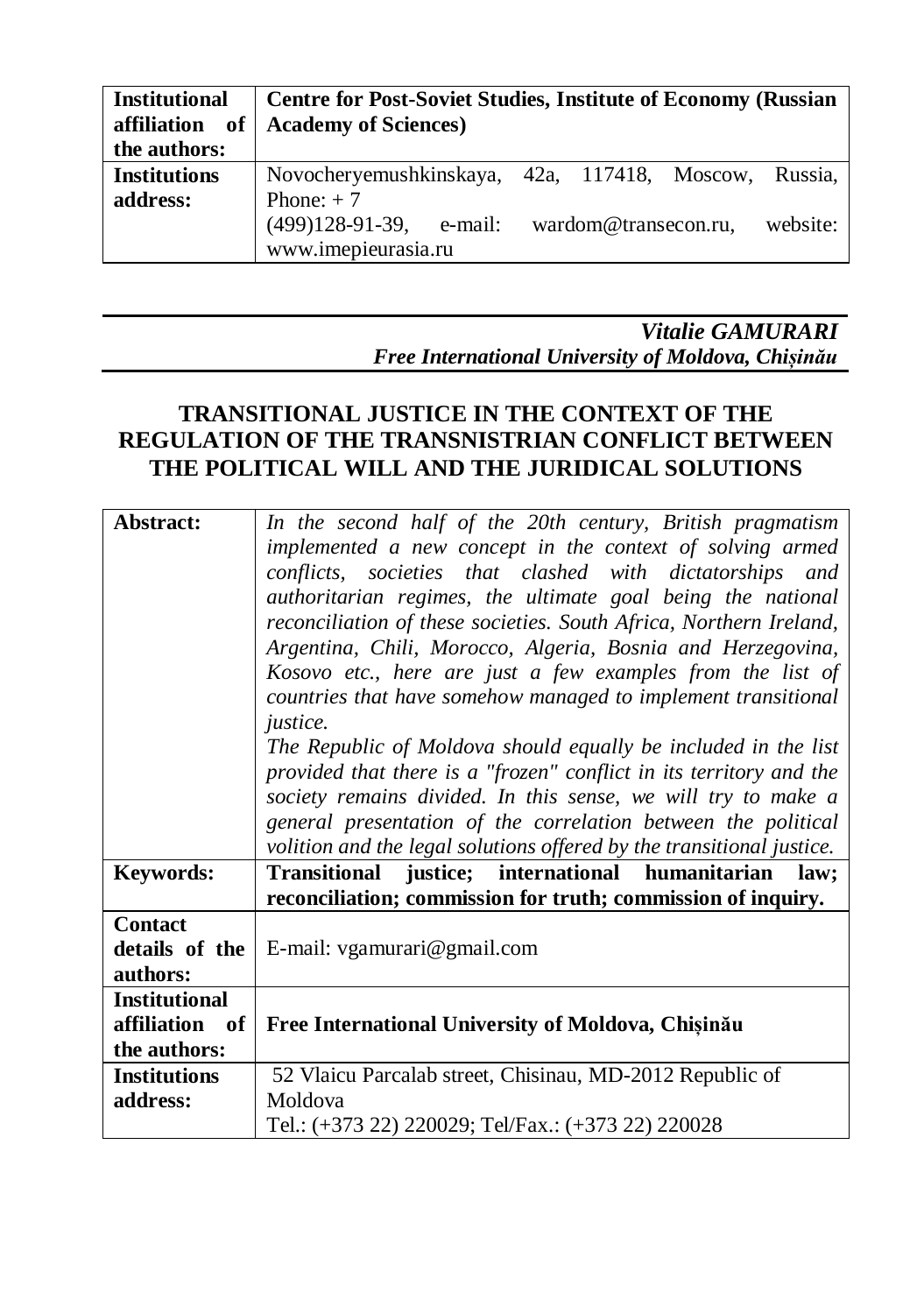#### **CONSIDERATIONS ON MASS-MEDIA IN TRANSNISTRIA**

| Abstract:                                    | Freedom of expression represents an important element in any<br>democratic society, mass media playing an important role on<br>monitoring the governance actions or other social and political<br><i>actors.</i><br>The special situation in Transnistria, unrecognized state as the<br>international law demands, leads to the existence of special<br>media features. We analyze the press in Transnistria from two<br>perspectives - quantitative and qualitative, trying to offer<br>information about the number and categories of media<br>institutions, as traditional press and new media. Also, our vision<br>refers to the freedom of expression. |  |
|----------------------------------------------|-------------------------------------------------------------------------------------------------------------------------------------------------------------------------------------------------------------------------------------------------------------------------------------------------------------------------------------------------------------------------------------------------------------------------------------------------------------------------------------------------------------------------------------------------------------------------------------------------------------------------------------------------------------|--|
| <b>Keywords:</b>                             | Mass-media; Transnistria; freedom of expression; press<br>institutions; TV; radio; newspaper                                                                                                                                                                                                                                                                                                                                                                                                                                                                                                                                                                |  |
| <b>Contact</b><br>details of the<br>authors: | E-mail: nicoleta.munteanu@ulbsibiu.ro                                                                                                                                                                                                                                                                                                                                                                                                                                                                                                                                                                                                                       |  |
| <b>Institutional</b>                         | Lucian Blaga University of Sibiu, Department of                                                                                                                                                                                                                                                                                                                                                                                                                                                                                                                                                                                                             |  |
| affiliation<br>of                            | <b>International Relations, Political Science and Security</b>                                                                                                                                                                                                                                                                                                                                                                                                                                                                                                                                                                                              |  |
| the authors:                                 | <b>Studies</b>                                                                                                                                                                                                                                                                                                                                                                                                                                                                                                                                                                                                                                              |  |
| <b>Institutions</b>                          | Dumbrăvii,<br>0269422169<br>34<br>Calea<br>fax,<br>site<br>web                                                                                                                                                                                                                                                                                                                                                                                                                                                                                                                                                                                              |  |
| address:                                     | http://www.ulbsibiu.ro/en/                                                                                                                                                                                                                                                                                                                                                                                                                                                                                                                                                                                                                                  |  |

*Marius ȘPECHEA Lucian Blaga University of Sibiu*

#### **THE SECTORAL WORKING GROUPS - INNOVATION AND EFFICIENCY IN TRANSNISTRIAN SETTLEMENT**

| Abstract: | The collapse of the Soviet Union in the early 1990 <sup>°</sup> marked the |
|-----------|----------------------------------------------------------------------------|
|           | appearance on the international scene of conflict outbreaks in             |
|           | the peripheral areas of the former Union, as is the situation in           |
|           | Transnistria, conflicts which are apparently impossible to                 |
|           | resolve. These were immediately defined by experts as frozen               |
|           | conflicts with a geopolitical and strategic stake, frozen for later        |
|           | use as instruments of pressure in the uncertainty created in the           |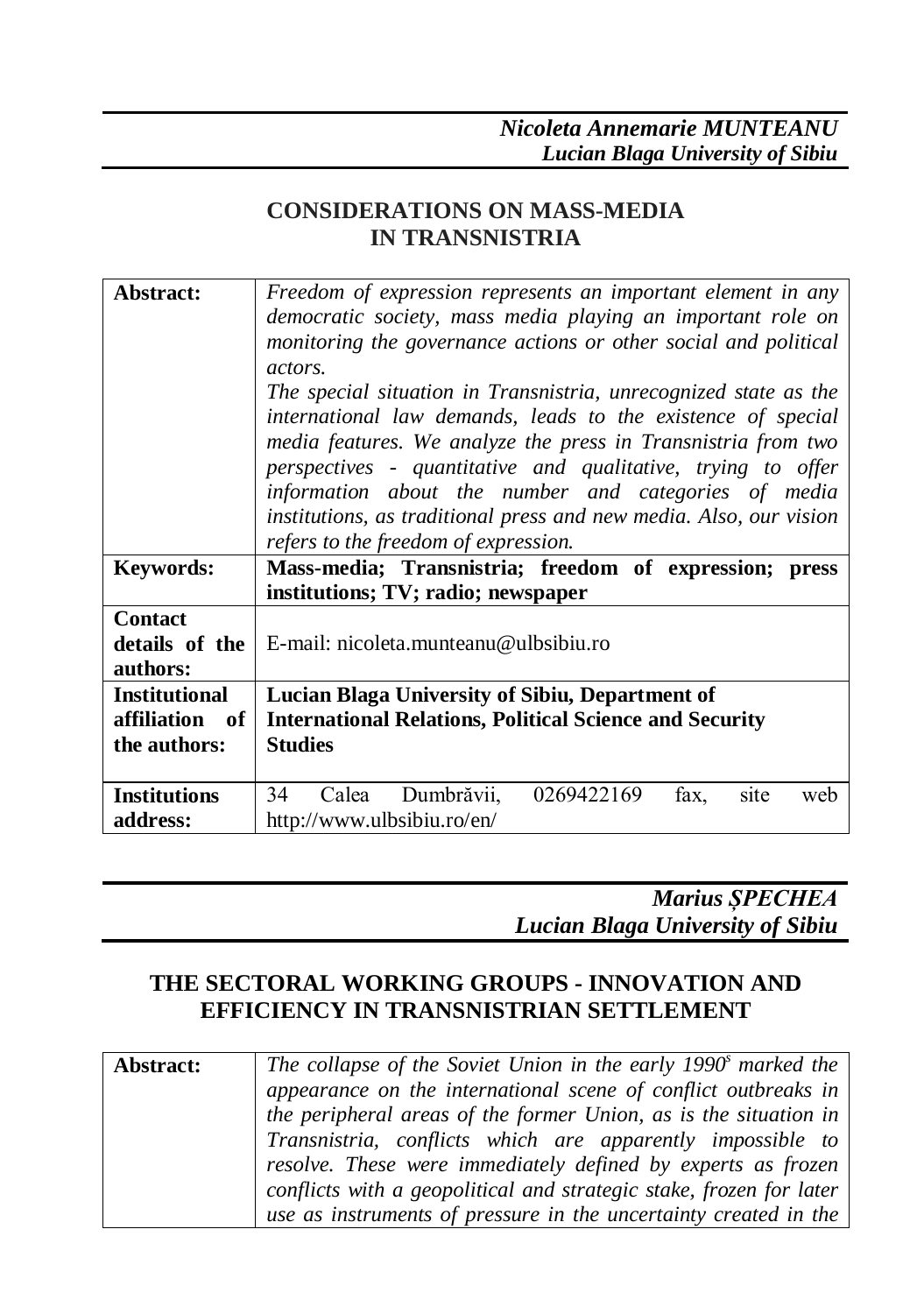|                      | international system.                                               |  |
|----------------------|---------------------------------------------------------------------|--|
|                      | Thus, these conflicts become areas of concern not only for state-   |  |
|                      | owned regional actors, but also for international security and      |  |
|                      | academics with concerns in the field of security studies. With this |  |
|                      | context in mind, this article aims to analyze and demonstrate the   |  |
|                      | innovative, unique nature of managing unresolved conflicts and      |  |
|                      | peace efforts and confidence building of Sectorial Working          |  |
|                      | Groups to maintain and strengthen mutual trust of stakeholders      |  |
|                      | in the Transnistrian conflict.                                      |  |
| <b>Keywords:</b>     | Sectorial working groups; confidence building; Transnistrian        |  |
|                      | conflict; Republic of Moldova                                       |  |
| <b>Contact</b>       |                                                                     |  |
| details of the       | E-mail: marius.spechea@ulbs.ro                                      |  |
| authors:             |                                                                     |  |
| <b>Institutional</b> |                                                                     |  |
| affiliation<br>of    | <b>Lucian Blaga University of Sibiu</b>                             |  |
| the authors:         |                                                                     |  |
| <b>Institutions</b>  | 550324-Sibiu, Calea Dumbrăvii nr. 34, et. II, cam. 10               |  |
| address:             | $0040/734306434$ , Fax: $0040/269/422169$ ,<br>E-mail:<br>Tel:      |  |
|                      | office@lact.ro                                                      |  |

| Nicoleta Annemarie MUNTEANU      |
|----------------------------------|
| Lucian Blaga University of Sibiu |

#### **THE TRANSNISTRIAN CONFLICT FILES – A RESEARCH VOLUME UNDER THE LABORATORY FOR TRANSNISTRIAN CONFLICT ANALYSIS, SIGNED BY PROFESSOR EUGEN STRĂUȚIU**

|           | with the support of the United Nations Development Program<br>(UNDP) - Regional Bureau for Europe and Central Asia.              |
|-----------|----------------------------------------------------------------------------------------------------------------------------------|
|           | River" (Grant No. ROM / 2016/51), financed by the Romanian<br>Development Cooperation Program (RoAid) and implemented            |
|           | period 2016-2017, under the name "The Transnistrian Files -<br>solutions for society development on both sides of the Dniester   |
|           | Laboratory for the Transnistrian Conflict Analysis (research<br>structure of the "Lucian Blaga" University of Sibiu), during the |
|           | represent the research product of the project developed by the                                                                   |
|           | printed by the Technomedia Publishing House in Sibiu in 2017,                                                                    |
| Abstract: | The volume "The Transnistrian Conflict Files", edited and                                                                        |